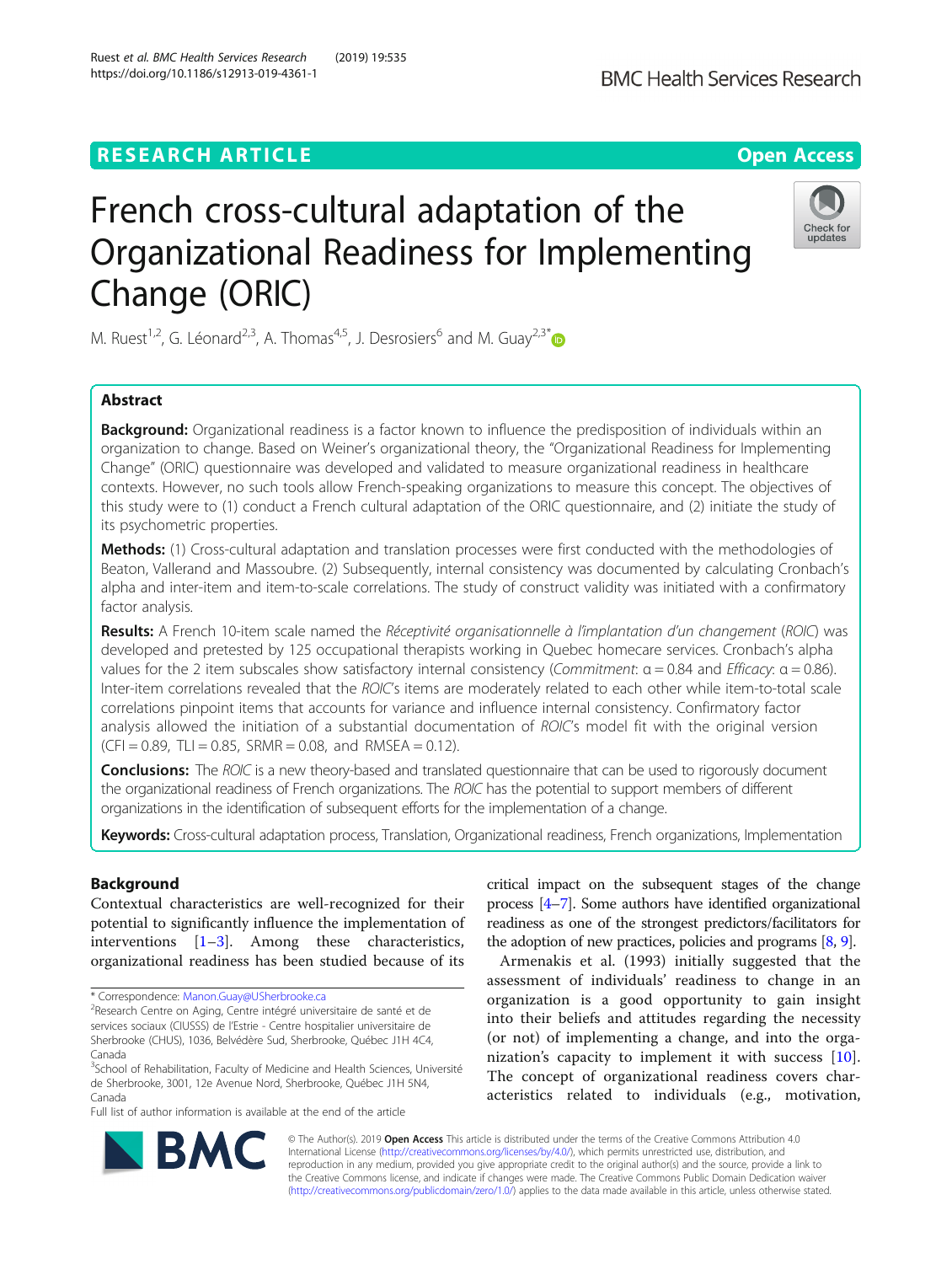commitment, self-efficacy) that are well-recognized for their influence on implementation of a change [[11](#page-12-0)–[13\]](#page-12-0). According to Weiner's organizational theory, organizational readiness is defined as the extent to which members of an organization are psychologically and behaviorally prepared to implement a change in their setting [\[14](#page-12-0)]. These definitions highlight the overlap between the organizational and individual characteristics underlying the multilevel aspect of organizational readiness. An approach that considers both contextualand individual-specific assessments of readiness is highly recommended when planning and conducting knowledge translation (KT) efforts aimed at optimizing the benefits of the applied change [[11](#page-12-0), [15](#page-12-0)–[17\]](#page-12-0). Organizational readiness can therefore allow to document the interplay of these characteristics in a KT process.

The study of organizational determinants related to the KT process and strategies used to enhance organizational readiness has been initiated in the scientific literature [[17](#page-12-0), [18](#page-12-0)]. However, faced with the paucity of validated tools to measure an organization's readiness for change [\[9](#page-12-0), [19](#page-12-0)], particularly within a KT perspective in healthcare contexts [\[4\]](#page-12-0), Shea and colleagues (2014) developed and validated the "Organizational Readiness for Implementing Change" (ORIC) questionnaire [\[5](#page-12-0)]. The ORIC is based on Weiner's organizational theory (2009), and describes two main facets of organizational readiness: (1) change commitment and (2) change efficacy [\[14](#page-12-0)]. The ORIC aims to document an organization's level of readiness to implement change as perceived by its members, in order to guide them in the identification of strategies and resources relevant to the context [\[5](#page-12-0)]. The ORIC is comprised of 10 items divided into two main subscales: (1) five items on change commitment (i.e., do the intended members of the organization want the change?) and (2) five items on change efficacy (i.e., are the intended members of the organization able to change?). Each of these items is scored using a 5-point Likert scale ranging from "Disagree" to "Agree". Studies of its psychometric properties support its content validity (i.e., content adequacy); construct validity (i.e., factor structure with exploratory and confirmatory factor analysis); and reliability (i.e., inter-rater reliability and interrater agreement) in both laboratory and organizational contexts. For example, the reliability of the original version of the ORIC has been documented to inform the variability of perception from an individual- and grouplevel perspective [[5\]](#page-12-0). The initial 12-item version of the ORIC was revised following the psychometric research reported by Shea et al. (2014). Two items related to the Efficacy subscale were removed because of their interpretation about motivation, a concept related to the Commitment subscale according to the participants' perspective. The 10-item version of the ORIC subsequently

became the recommended English version, as it only contains the items that most strongly correspond to the two components initially defined for the measurement of organizational readiness [\[5](#page-12-0)].

Studies from different health sectors (e.g., pain management, pharmacological and dental care) have since used the 10-item version of the ORIC to document the perception of readiness among members of an organization [\[20](#page-12-0)–[22\]](#page-12-0). For example, Sanders et al. (2017) found it useful to use the ORIC to identify healthcare students' perceptions and concerns about an immersion program in direct patient care and to guide qualitative data collection in mixed methods research that focuses on the underlying concepts of organizational readiness [[22\]](#page-12-0). However, to our knowledge, the French tools documenting organizational characteristics are not based on the underlying conceptualization described above. Rapid and valid screening of organizational readiness should be extended to French organizations to support the identification of their members' readiness regarding the implementation of a change, thus maximize their chances of success. As such, the aims of this study were to (1) translate and culturally adapt the ORIC questionnaire in French for Canadian organizations, and (2) initiate the study of its psychometric properties.

### Operational model and context of the study

The cross-cultural adaptation process of the ORIC took place in the context of a larger KT study that aimed to analyze the KT process of a clinical algorithm disseminated in Quebec (Canada) homecare services. The evidence-based algorithm, called "Algo", was devised to support occupational therapists and non-occupational therapists (e.g., home health aides) in using skill mix during the process of allocating bathing equipment to patients struggling with hygiene care [\[23](#page-12-0)]. Algo was developed within an integrated KT approach to facilitate its utilization by stakeholders of the healthcare system. The operational model "integrated-Promoting Action on Research Implementation in Health Services" (i-PARIHS) was used to document the characteristics related to its utilization among different individuals and contexts [[11\]](#page-12-0). According to the *i-PARIHS* operational model, the barriers and facilitators to a KT process can be associated with either individual characteristics, context, or innovation  $[11]$  $[11]$ . In this perspective, organizational readiness can help document both the individual characteristics and the contextual climate present within the organizations. The ORIC therefore has the potential to support the identification of barriers and facilitators related to the members of an organization that are involved in the implementation of a change.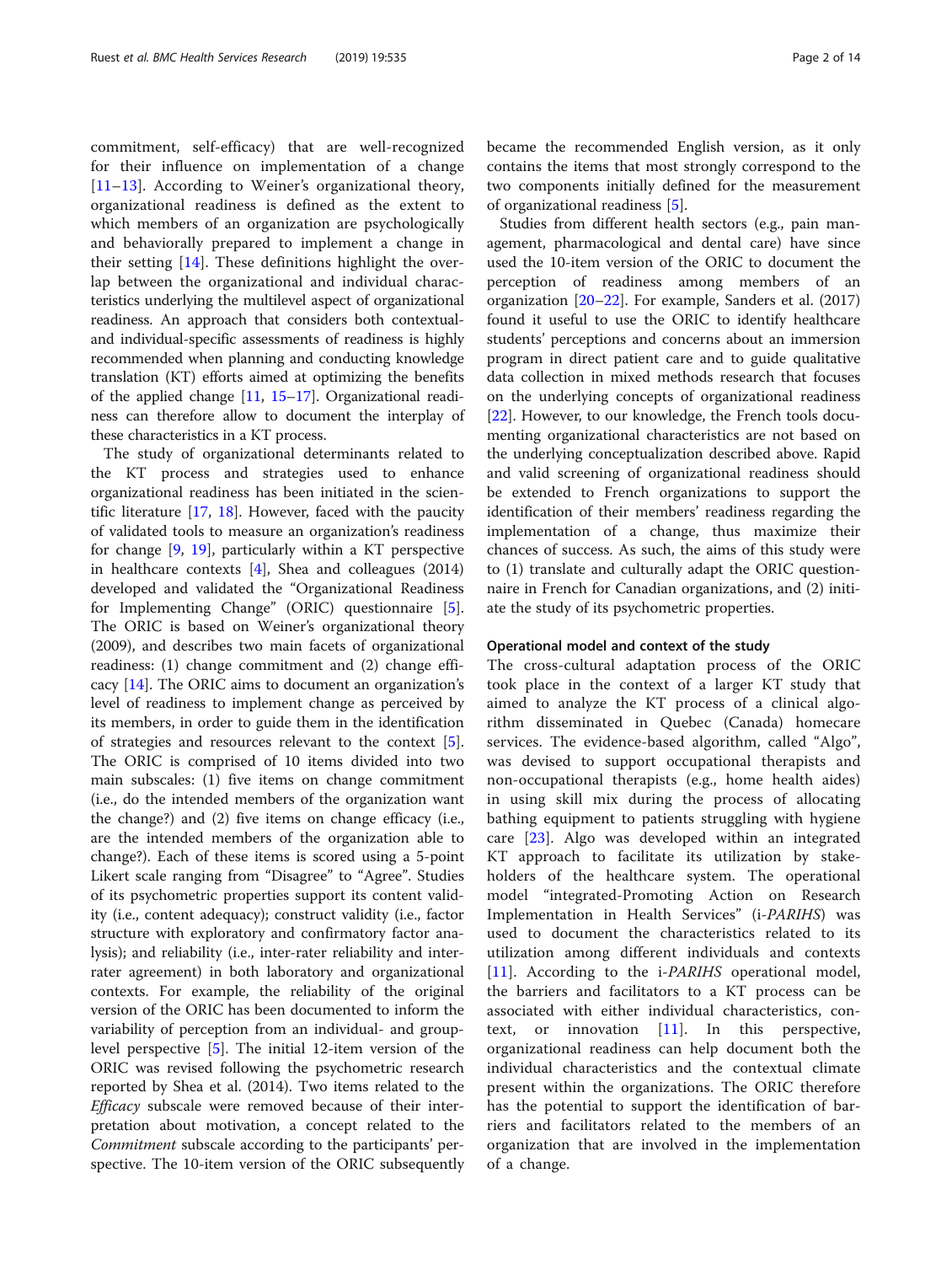# Methods

A cross-cultural adaptation process of the English version of the ORIC developed by Shea et al. (2014) [\[5](#page-12-0)] was conducted based on the six steps of Beaton's methodology [\[24\]](#page-12-0) and complemented by Vallerand procedures [[25\]](#page-12-0). In addition, Massoubre et al.'s (2002) procedure was used following the expert committee review to help document the different types of equivalences (i.e., semantical, technical, idiomatic, related to experience, and conceptual) [\[26](#page-13-0)].

# Cross-cultural adaptation procedure Step 1: Forward translation

The first step of the process consists of a forward translation of the ORIC from the source language (i.e., English) to the target language (i.e., French). As recommended by Beaton et al. (2000) and Vallerand (1989), two independent bilingual translators (i.e., Forward1 and Forward2) each completed a first forward translation of the ORIC into their mother tongue (i.e., French). Translators Forward1 and Forward2 had different backgrounds (i.e., Forward1: Master's in Urban Planning with statistical expertise and Forward2: bachelor's degree in Translation), as well as different levels of professional experience (Forward1: 21 years and Forward2: 3 years).

#### Step 2: Synthesis of the forward translation

This step involved synthesizing the two French versions of the ORIC produced by the translators (Forward1 and Forward2) into one common preliminary version. A conference call moderated by the first author allowed Forward1 and Forward2 to discuss each translation difference. Consensus between the two translators was reached for most of the differences. For the remaining differences, the research team considered the interpretation of the translators and consulted the French scientific literature in the field of organizational change to reach a consensus regarding the final wording.

#### Step 3: Back translation

As recommended by Beaton et al. (2000) and Vallerand (1989), two backwards translations were then completed by two other independent translators (Back1 and Back2). The independence between the translators from steps 1 and 3 helped to rigorously document the adequacy of the chosen terms for the formulation used in the original version of the questionnaire [\[25](#page-12-0)]. Contrary to step 1 (Forward translation), the translators selected for step 3 were required to have English as their mother tongue, and to have no expertise in the field covered by the questionnaire (i.e., organizational readiness). Back1 and Back2 translators had similar profiles (i.e., bachelor's degree in Translation) and similar levels of professional experience (i.e., 25 years each). A first pre-final French version of the ORIC, based on the Forward1, Forward2, Back1 and Back2 versions of the questionnaire, was produced in preparation for an expert committee meeting.

# Step 4: Expert committee review

The expert committee members ( $n = 5$ ) invited to review the French version of the ORIC included (a) three researchers participating in this study (including the third author, who has extensive experience in the field of translating tools [MR; MG; JD]); (b) a specialized translator in the field of healthcare (not involved in previous steps of the translation nor in the research process [MG]); and c) a psychologist with expertise in work organization (field covered by the ORIC [CD]). The committee composition was therefore compatible with the first type (i.e., researchers only) described by Vallerand (1989). The meeting was recorded for further data analysis.

### Step 5: Pretesting of the French version of the ORIC

As previously specified, the cross-cultural adaptation process of the ORIC aimed to further document the organizational readiness related to a larger study (i.e., analysis of the KT process of a clinical algorithm deployed in Quebec homecare services since 2013) conducted with French Canadian occupational therapists. Prior to the pretest, the pre-final French version of the ORIC was tested with a convenience sample of 9 French-speaking Canadians (i.e., 2 healthcare managers and 7 occupational therapists) using the "think aloud technique" [\[27](#page-13-0)]. The "think aloud technique" highlighted the need to define the phrase "People who work here […]" used at the beginning of each item, when completing the questionnaire. Items were otherwise well understood by participants.

For the pretest of the French version of the ORIC (step 5), the target population was defined as occupational therapists who were members of the Ordre des ergothérapeutes du Québec (provincial regulatory body) working in homecare services ( $n = 886$ ). Since 99 of them had not consented to be part of research studies or provided an e-mail address where they could be contacted, a sample of 787 occupational therapists received an e-mail invitation on September 25th, 2015 containing the link to the electronic platform LimeSurvey (reminder on February 4th, 2016) where the French version of the ORIC was presented. The survey was active for as long as participants continued to answer (data were collected up to March 24th, 2016). No exclusion criteria were considered for this cross-cultural adaptation process. Informed consent was obtained from each participant prior to data collection, on the first page of the survey platform (ethics approval MP-22-2016-532). The respondents had the opportunity to add comments below each item of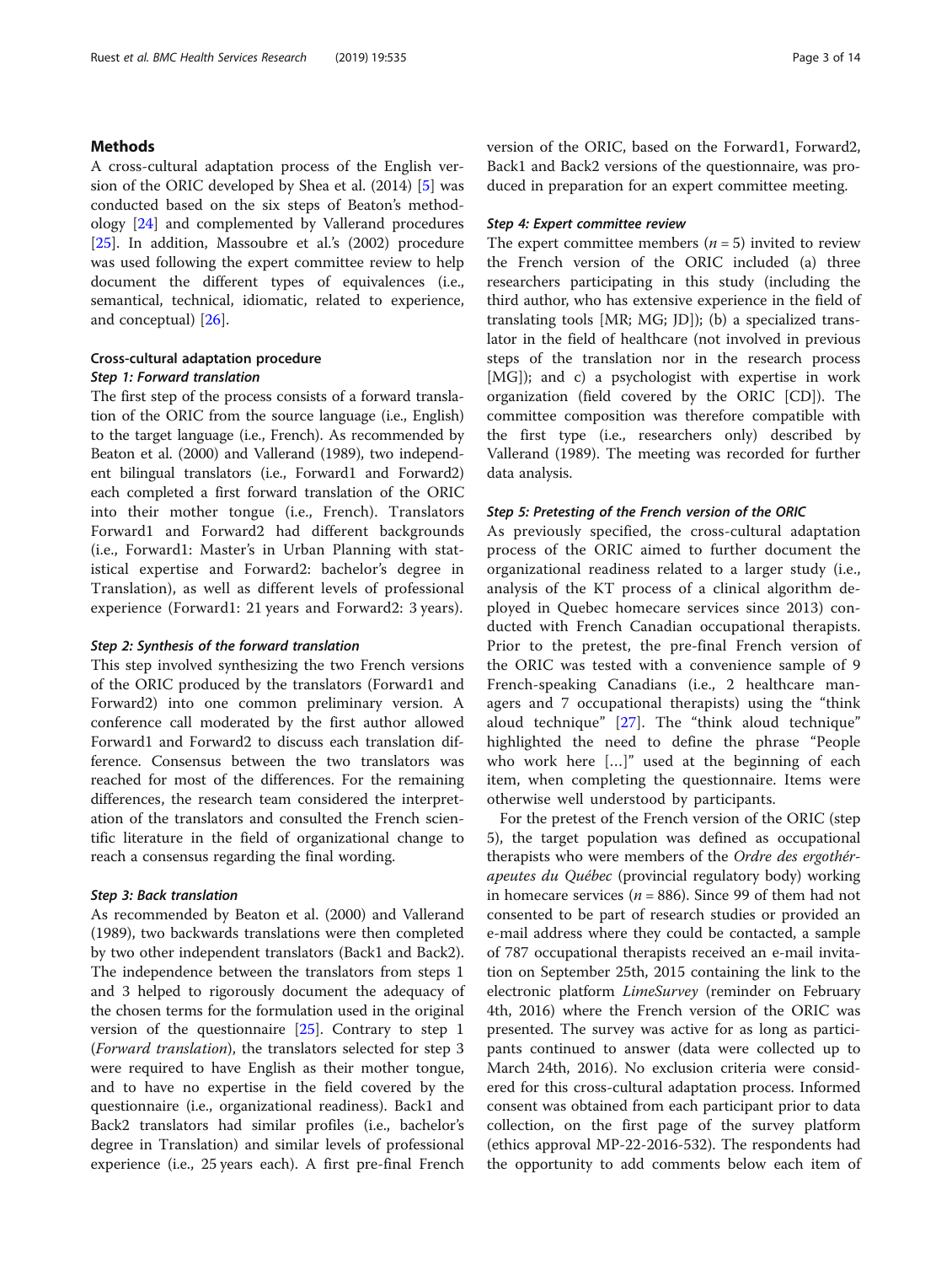the French version of the ORIC (e.g., to report unclear sentences).

#### Step 6: Submission and appraisal of reports by committee

Throughout the French cross-cultural adaptation process of the ORIC, the authors communicated by email with the authors of the original English version. These exchanges led us to select the 10-item version of the questionnaire for the cross-cultural adaptation process in French, as per their recommendation, and allowed us to obtain clarifications when needed (e.g., meaning of a word).

#### Data analysis

For the cross-cultural adaptation process, all translation results from steps 1 (Forward translation) and 3 (Back translation) were grouped into tables to facilitate comparison and discussion in steps 2 (Synthesis of translation) and 4 (Expert committee review). Following the completion of step 4, recorded exchanges between the experts were transcribed and transferred to the NVivo 10 platform (QSR International Pty Ltd; Australia). Each transcript was analyzed and coded according to the type of equivalence (i.e., semantical, technical, idiomatic, related to experience, and/or conceptual) to which it referred, as per the classification of Massoubre et al. (2002) [\[26](#page-13-0)].

Descriptive statistics were first used for the characteristics of the respondents in step 5 (Pretest). A chi-square for one sample was calculated for the two variables for which information was available from the professional regulatory board: (1) the gender and (2) the administrative region of professional practice. For the second variable, 95% confidence intervals (normal approximation) were calculated for each frequency in order to identify the proportion(s) of the sample that were not representative of the population. Item-level descriptive statistics were also calculated to identify missing and out-of-range data [\[28\]](#page-13-0). The internal consistency (i.e., degree of homogeneity) for each of the two subscales (5 items per subscale) of the French version of the ORIC was determined using Cronbach's alpha coefficient (α). The interpretation cut-off scores of DeVellis et al. (2003) were used to appreciate the degree of homogeneity (i.e.,  $0.70 \ge \alpha \le 0.90$ ). Inter-item correlations were calculated to ensure a minimal association between items [\[29](#page-13-0)]. An average value situated between 0.15 and 0.50 was considered "good" to ensure items were not redundant but still related to the overall concept measured by the questionnaire [\[30](#page-13-0)]. Parallel to these calculations, item-toscale correlations of the French version of the ORIC were conducted to verify each item's adequacy in individually contributing to the homogenous measurement

of the construct of organizational readiness, while maintaining sufficient variance [[31\]](#page-13-0).

Finally, a confirmatory factor analysis was conducted with the SAS software 9.4 (CALIS procedure) to initiate the documentation of the French version of the ORIC's construct validity. The adequacy of its theoretical structure with regards to the items related to the Commitment and Efficacy facets was estimated with the "Robust maximum likelihood method" (chosen because of the ordinal data). The assessment of the model fit with pretest data (step 5) was completed with the convention used by Shea et al. (2014) for interpreting factor loadings  $(> 0.60)$ , as well as with four adjustment measures (two incremental and two absolute fit indexes): (1) the comparative fit index (CFI)  $( \geq 0.95)$ ;  $(2)$  the Tucker-Lewis index (TLI)  $( \geq 0.95)$ ; (3) the standardized root mean square residual (SRMR)  $( $0.08$ ); and (4) the root mean square error of approxima$ tion (RMSEA) (< 0.06), as recommended by Hu & Bentler (1999) [[32](#page-13-0)]. The CFI compared the sample covariance matrix with the null (independence) model, while the TLI allowed for the verification of discrepancies between the chi-squared  $(\chi^2)$  value of the sample model and the null model. The SRMR was calculated to document the difference of the standardized residuals between the French version of the ORIC's observed covariance matrix and the ORIC's hypothesized covariance matrix. Finally, the RMSEA allowed for the verification of discrepancies between the French version of the ORIC's observed covariance matrix and the hypothesized covariance matrix of the original ORIC.

# Results

# Réceptivité organisationnelle à l'implantation d'un changement (ROIC), the French version of the ORIC

For the first step of Beaton's process (Forward Translation), 20 differences between translators Forward1 and Forward2 were identified. From the preliminary French version of the ORIC obtained at the end of step 2 (Synthesis of the translation), the back translation of the questionnaire (step 3) allowed for the identification of 25 differences with the original version of the ORIC, including 11 common to both translators. The differences identified during steps 1 and 3 raised questions about equivalence regarding semantic structure (e.g., translation of the expression "manage the politics") and technical (e.g., translation of the gerund "implementing") aspects of certain items (see Table [1\)](#page-4-0).

Using the English and French versions of the questionnaire, step 4 (Expert committee review) allowed the research team to discuss each translation difference, item per item, in terms of equivalence. Consensus was achieved for all 10 items following a 90-min meeting with the committee of experts. For the 20 translation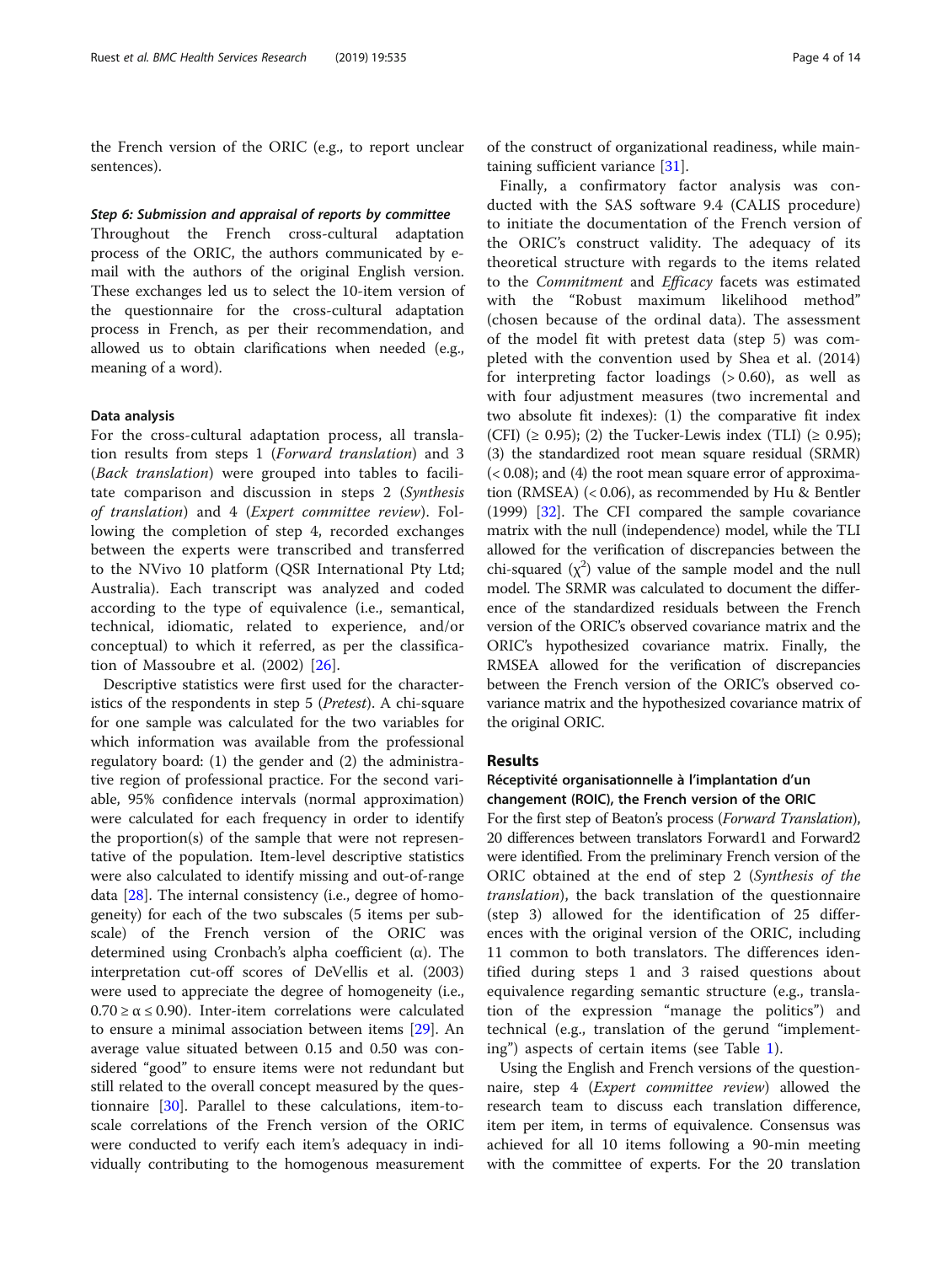<span id="page-4-0"></span>

|                                                                                         |                                                                                                                               | Table 1 Cross-cultural adaptation process of the <i>Réceptivité organisationnelle à l'implantation d'un changement</i> |                                                                                                                   |                                                                                                  |                                                                                              |                                                                                                                     |                                                                                                                                          |                                                                                |
|-----------------------------------------------------------------------------------------|-------------------------------------------------------------------------------------------------------------------------------|------------------------------------------------------------------------------------------------------------------------|-------------------------------------------------------------------------------------------------------------------|--------------------------------------------------------------------------------------------------|----------------------------------------------------------------------------------------------|---------------------------------------------------------------------------------------------------------------------|------------------------------------------------------------------------------------------------------------------------------------------|--------------------------------------------------------------------------------|
| Original version of<br>the ORIC                                                         | Step 1: Forward                                                                                                               | Translation                                                                                                            | Step 2: Synthesis -<br>Forward Translation                                                                        | Step 3: Back Translation                                                                         |                                                                                              | Step 4: Expert committee                                                                                            | French version of the ORIC<br>Step 5: Pre-test                                                                                           | equivalences<br>Main                                                           |
|                                                                                         | -orward1                                                                                                                      | Forward <sub>2</sub>                                                                                                   |                                                                                                                   | Back1                                                                                            | Back2                                                                                        |                                                                                                                     |                                                                                                                                          |                                                                                |
| Translation differences of the title                                                    |                                                                                                                               |                                                                                                                        |                                                                                                                   |                                                                                                  |                                                                                              |                                                                                                                     |                                                                                                                                          |                                                                                |
| Organizational<br>Implementing<br>Readiness for<br>Change                               | d'un changement<br>la mise en œuvre<br>organisationnelle<br>Préparation                                                       | implantation d'un<br>organisation à<br>Réceptivité de<br>changement                                                    | è<br>l'implantation d'un<br>organisationnelle<br>changement<br>Réceptivité                                        | implementation of<br>receptivity to the<br>Organizational<br>change                              | Organizational<br>implementing<br>readiness for<br>change                                    | organisationnelle à<br>l'implantation d'un<br>changement<br>Réceptivité                                             | Réceptivité organisationnelle<br>à l'implantation d'un<br>changement                                                                     | Conceptual                                                                     |
|                                                                                         | Translation differences common to several items                                                                               |                                                                                                                        |                                                                                                                   |                                                                                                  |                                                                                              |                                                                                                                     |                                                                                                                                          |                                                                                |
| 2. Feel confident<br>4. Implementing<br>3. Organization<br>1. People                    | Mettre en œuvre<br>Organisation<br>Personnes<br>Estiment                                                                      | Ont confiance<br>Entreprise<br>Implanter<br>Gens                                                                       | Organisation<br>Personnes<br>Implanter<br>Estiment                                                                | Implementation<br>Implementing<br>Organization<br>Believe<br>Those                               | Implementing<br>Organization<br>The people<br>Think                                          | Mettre en œuvre<br>Sont confiantes<br>Les personnes<br>Organisation                                                 |                                                                                                                                          | Conceptual<br>Conceptual<br>Conceptual<br>Conceptual<br>technical<br>technical |
|                                                                                         | Items of the Organizational Readiness for Implementing Change                                                                 |                                                                                                                        |                                                                                                                   |                                                                                                  |                                                                                              |                                                                                                                     |                                                                                                                                          |                                                                                |
| implementing this<br>1. People who<br>committed to<br>work here are<br>change.          | mettre en œuvre ce<br>Les personnes qui<br>sont engagées<br>travaillent ici se<br>changement.                                 | s'investissent pou<br>changement.<br>Les gens qui<br>implanter ce<br>travaillent ici                                   | Les personnes qui<br>s'engagent à<br>changement.<br>implanter ce<br>travaillent ici                               | implementing this<br>Those who work<br>dedicated to<br>here are<br>change.                       | to implementing<br>are committed<br>who work here<br>2. The people<br>this change.           | travaillent ici s'engagent à<br>mettre en œuvre ce<br>Les personnes qui<br>changement.                              | Les personnes qui travaillent<br>œuvre un changement de<br>ici s'engagent à mettre en<br>pratique clinique.                              | Conceptual<br>Technical                                                        |
| to implement this<br>work here will do<br>whatever it takes<br>2. People who<br>change. | prendront tous les<br>mettre en œuvre ce<br>Les personnes qui<br>nécessaires pour<br>changement.<br>travaillent ici<br>moyens | នូ<br>travaillent ici vont<br>faire tout ce qui<br>nécessaire pour<br>changement.<br>Les gens qui<br>implanter ce      | travaillent ici feront<br>Les personnes qui<br>nécessaire pour<br>tout ce qui est.<br>changement.<br>implanter ce | Those who work<br>everything that<br>implement this<br>is required to<br>here will do<br>change. | The people who<br>implement this<br>do everything<br>work here will<br>it takes to<br>change | pour mettre en œuvre ce<br>travaillent ici feront tout<br>ce qui est nécessaire<br>Les personnes qui<br>changement. | Les personnes qui travaillent<br>œuvre un changement de<br>nécessaire pour mettre en<br>ici feront tout ce qui est<br>pratique clinique. | Conceptual<br>Technical<br>Semantic                                            |
| to implement this<br>work here want<br>3. People who<br>change.                         | travaillent ici veulent<br>mettre en œuvre ce<br>Les personnes qui<br>changement.                                             | travaillent ici veulent<br>changement.<br>implanter ce<br>Les gens qui                                                 | Les personnes qui<br>veulent implanter<br>ce changement.<br>travaillent ici                                       | Those who work<br>implement this<br>here want to<br>change.                                      | The people who<br>work here want<br>to implement<br>this change.                             | travaillent ici veulent<br>mettre en œuvre ce<br>Les personnes qui<br>changement.                                   | Les personnes qui travaillent<br>un changement de pratique<br>ici veulent mettre en œuvre<br>clinique.                                   |                                                                                |
| implement this<br>determined to<br>4. People who<br>work here are<br>change.            | mettre en œuvre ce<br>Les personnes qui<br>travaillent ici sont<br>déterminées à<br>changement.                               | travaillent ici sont<br>déterminés à<br>changement.<br>implanter ce<br>Les gens qui                                    | Les personnes qui<br>travaillent ici sont<br>déterminées à<br>changement.<br>implanter ce                         | Those who work<br>implement this<br>determined to<br>here are<br>change.                         | The people who<br>implement this<br>determined to<br>work here are<br>change.                | déterminées à mettre en<br>œuvre ce changement.<br>Les personnes qui<br>travaillent ici sont                        | Les personnes qui travaillent<br>changement de pratique<br>ici sont déterminées à<br>mettre en œuvre un<br>clinique.                     |                                                                                |
| implement this<br>5. People who<br>work here are<br>motivated to<br>change.             | motivées à mettre<br>Les personnes qui<br>travaillent ici sont<br>changement.<br>en œuvre ce                                  | motivés à implanter<br>travaillent ici sont<br>ce changement.<br>Les gens qui                                          | Les personnes qui<br>travaillent ici sont<br>changement.<br>mplanter ce<br>motivées à                             | Those who work<br>implement this<br>motivated to<br>here are<br>change.                          | The people who<br>implement this<br>work here are<br>motivated to<br>change                  | œuvre un changement.<br>motivées à mettre en<br>Les personnes qui<br>travaillent ici sont                           | Les personnes qui travaillent<br>en œuvre un changement<br>ici sont motivées à mettre<br>de pratique clinique.                           |                                                                                |
| they can handle<br>confident that<br>6. People who<br>work here feel                    | mesure de relever<br>Les personnes qui<br>estiment être en<br>travaillent ici                                                 | travaillent ici sont<br>confiants en leur<br>capacité à bien<br>Les gens qui                                           | relever les défis que<br>Les personnes qui<br>estiment pouvoir<br>travaillent ici                                 | they can take on<br>here believe that<br>Those who work<br>the challenges                        | The people who<br>work here think<br>they can meet<br>the challenges                         | relever d'éventuels défis<br>confiantes de pouvoir<br>Les personnes qui<br>travaillent ici sont                     | Les personnes qui travaillent<br>défis liés à la mise en œuvre<br>pouvoir relever d'éventuels<br>ici sont confiantes de                  | Conceptual<br>experience<br>Related to<br>Technical                            |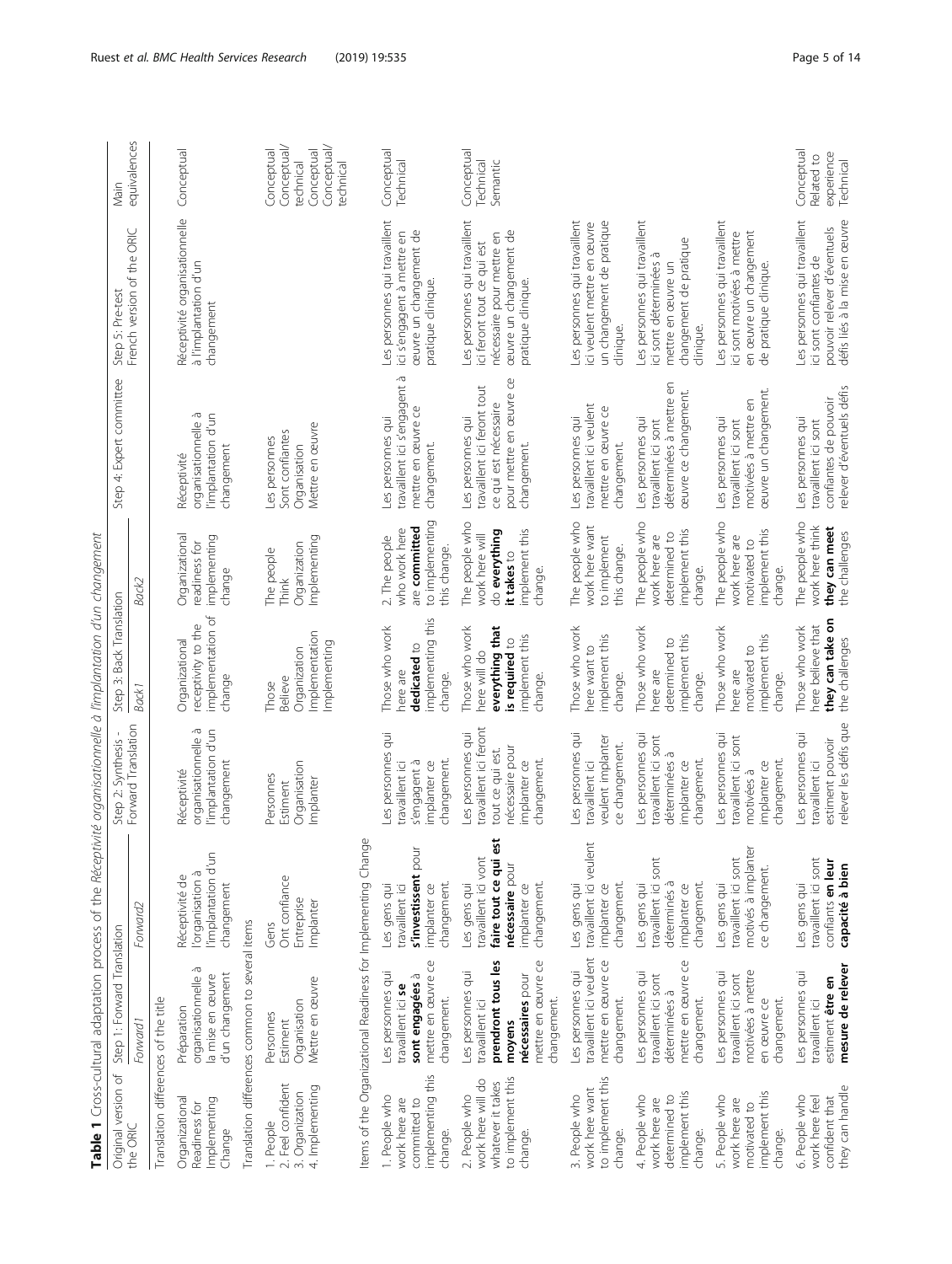|                                                                                                                                  |                                                                                                                                                    | Table 1 Cross-cultural adaptation process of the Réceptivité organisationnelle à l'implantation d'un changement (Continued)                                           |                                                                                                                                                           |                                                                                                                                             |                                                                                                                               |                                                                                                                                                                                                  |                                                                                                                                                                                                                  |                                                            |
|----------------------------------------------------------------------------------------------------------------------------------|----------------------------------------------------------------------------------------------------------------------------------------------------|-----------------------------------------------------------------------------------------------------------------------------------------------------------------------|-----------------------------------------------------------------------------------------------------------------------------------------------------------|---------------------------------------------------------------------------------------------------------------------------------------------|-------------------------------------------------------------------------------------------------------------------------------|--------------------------------------------------------------------------------------------------------------------------------------------------------------------------------------------------|------------------------------------------------------------------------------------------------------------------------------------------------------------------------------------------------------------------|------------------------------------------------------------|
| Original version of                                                                                                              | Step 1: Forward Translation                                                                                                                        |                                                                                                                                                                       | Step 2: Synthesis -<br>Forward Translation                                                                                                                | Step 3: Back Translation                                                                                                                    |                                                                                                                               | Step 4: Expert committee                                                                                                                                                                         | Step 5: Pre-test                                                                                                                                                                                                 | Main                                                       |
| the ORIC                                                                                                                         | Forward <sub>1</sub>                                                                                                                               | Forward <sub>2</sub>                                                                                                                                                  |                                                                                                                                                           | <b>Back1</b>                                                                                                                                | <b>Back2</b>                                                                                                                  |                                                                                                                                                                                                  | French version of the ORIC                                                                                                                                                                                       | equivalences                                               |
| implementing this<br>that might arise in<br>the challenges<br>change.                                                            | mise en œuvre de<br>pourrait poser la<br>ce changement.<br>les défis que                                                                           | 6<br>gérer les défis qui<br>peuvent survenir<br>de ce changement<br>ors de l'implantati                                                                               | උ<br>l'implantation de<br>pourrait poser<br>changement.                                                                                                   | that this change<br>could present                                                                                                           | could present.<br>implementing<br>this change<br>that                                                                         | liés à la mise en œuvre<br>de ce changement                                                                                                                                                      | d'un changement de<br>pratique clinique.                                                                                                                                                                         |                                                            |
| in implementing<br>track of progress<br>7. People who<br>work here feel<br>confident that<br>they can keep<br>this change.       | avancement de la<br>mesure de suivre<br>mise en œuvre de<br>Les personnes qui<br>estiment être en<br>ce changement.<br>travaillent ici             | de l'implantation de<br>travaillent ici savent<br>suivre les progrès<br>ce changement.<br>qu'ils peuvent<br>Les gens qui                                              | de l'implantation de<br>suivre l'avancement<br>Les personnes qui<br>estiment pouvoir<br>ce changement.<br>travaillent ici                                 | implementation of<br>they will be able<br>advancement of<br>here believe that<br>Those who work<br>to follow the<br>change.                 | The people who<br>the progress of<br>work here think<br>they can keep<br>keep track of<br>implementing<br>this change         | $\overline{\omega}$<br>suivre l'avancement de<br>confiantes de pouvoir<br>mise en œuvre de ce<br>Les personnes qui<br>travaillent ici sont<br>changement.                                        | Les personnes qui travaillent<br>pouvoir suivre l'avancement<br>de la mise en œuvre d'un<br>changement de pratique<br>ici sont confiantes de<br>clinique.                                                        | Conceptual<br>experience<br>Related to<br>Technical        |
| coordinate tasks<br>implementation<br>goes smoothly.<br>8. People who<br>work here feel<br>confident that<br>they can<br>so that | tâches pour assurer<br>une mise en œuvre<br>Les personnes qui<br>estiment être en<br>coordonner les<br>travaillent ici<br>sans heurts<br>mesure de | l'implantation pour<br>confiance en leur<br>qu'elle se passe<br>travaillent ici ont<br>tâches reliées à<br>capacité à bien<br>coordonner les<br>Les gens qui<br>bien. | Les personnes qui<br>estiment pouvoir<br>tâches pour que<br>'implantation se<br>coordonner les<br>travaillent ici<br>passe bien.                          | Those who work<br>here believe that<br>coordinate tasks<br>implementation<br>to ensure that<br>process goes<br>smoothly.<br>they can<br>the | tasks so that the<br>The people who<br>mplementation<br>work here think<br>coordinate the<br>goes well<br>they can            | coordonner les tâches<br>confiantes de pouvoir<br>œuvre se passe bien<br>afin que la mise en<br>Les personnes qui<br>travaillent ici sont                                                        | Les personnes qui travaillent<br>ceuvre d'un changement de<br>tâches afin que la mise en<br>pratique clinique se passe<br>pouvoir coordonner les<br>ici sont confiantes de<br>bien.                              | experience<br>Related to<br>Technical                      |
| confident that the<br>they adjust to this<br>support people as<br>organization can<br>9. People who<br>work here feel<br>change. | 'organisation est. en<br>Les personnes qui<br>mesure d'aider les<br>gens à s'adapter<br>ce changement.<br>estiment que<br>travaillent ici          | pendant la période<br>d'adaptation à ce<br>soutenir les gens<br>travaillent ici ont<br>l'entreprise pour<br>confiance en<br>changement.<br>Les gens qui               | pendant la période<br>organisation peut<br>Les personnes qui<br>Y<br>soutenir les gens<br>d'adaptation à<br>estiment que<br>changement<br>travaillent ici | can offer support<br>here believe that<br>Those who work<br>to the people as<br>the organization<br>they adapt to<br>this change.           | The people who<br>the organization<br>work here think<br>people while<br>adjusting to<br>can support<br>this change.          | l'organisation peut les<br>Les personnes qui<br>travaillent ici sont<br>soutenir en cours<br>confiantes que<br>d'adaptation à<br>changement                                                      | d'adaptation au changement<br>Les personnes qui travaillent<br>ici sont confiantes que<br>l'organisation peut les<br>de pratique clinique<br>soutenir en cours                                                   | Conceptual<br>Technical                                    |
| implementing this<br>they can manage<br>10. People who<br>confident that<br>work here feel<br>the politics of<br>change.         | rouages de la mise<br>Les personnes qui<br>E<br>en œuvre de ce<br>estiment être<br>maîtriser les<br>changement.<br>travaillent ici<br>mesure de    | gérer les politiques<br>l'implantation de ce<br>confiance en leur<br>travaillent ici ont<br>capacité à bien<br>changement<br>Les gens qui<br>en lien avec             | Les personnes qui<br>estiment pouvoir<br>tâches pour que<br>'implantation se<br>coordonner les<br>travaillent ici<br>passe bien.                          | they can manage<br>the policies and<br>implementation<br>here believe that<br>Those who work<br>related to this<br>procedures<br>change.    | The people who<br>work here think<br>procedures for<br>implementing<br>policies and<br>manage the<br>this change.<br>they can | du groupe durant la mise<br>reconnaissance au sein<br>confiantes de pouvoir<br>gérer les enjeux de<br>Les personnes qui<br>travaillent ici sont<br>en œuvre d'un<br>pouvoir et de<br>changement. | Les personnes qui travaillent<br>œuvre d'un changement de<br>pouvoir gérer les enjeux de<br>econnaissance au sein du<br>groupe durant la mise en<br>ici sont confiantes de<br>pratique clinique<br>pouvoir et de | Conceptual<br>experience<br>Related to<br><b>Technical</b> |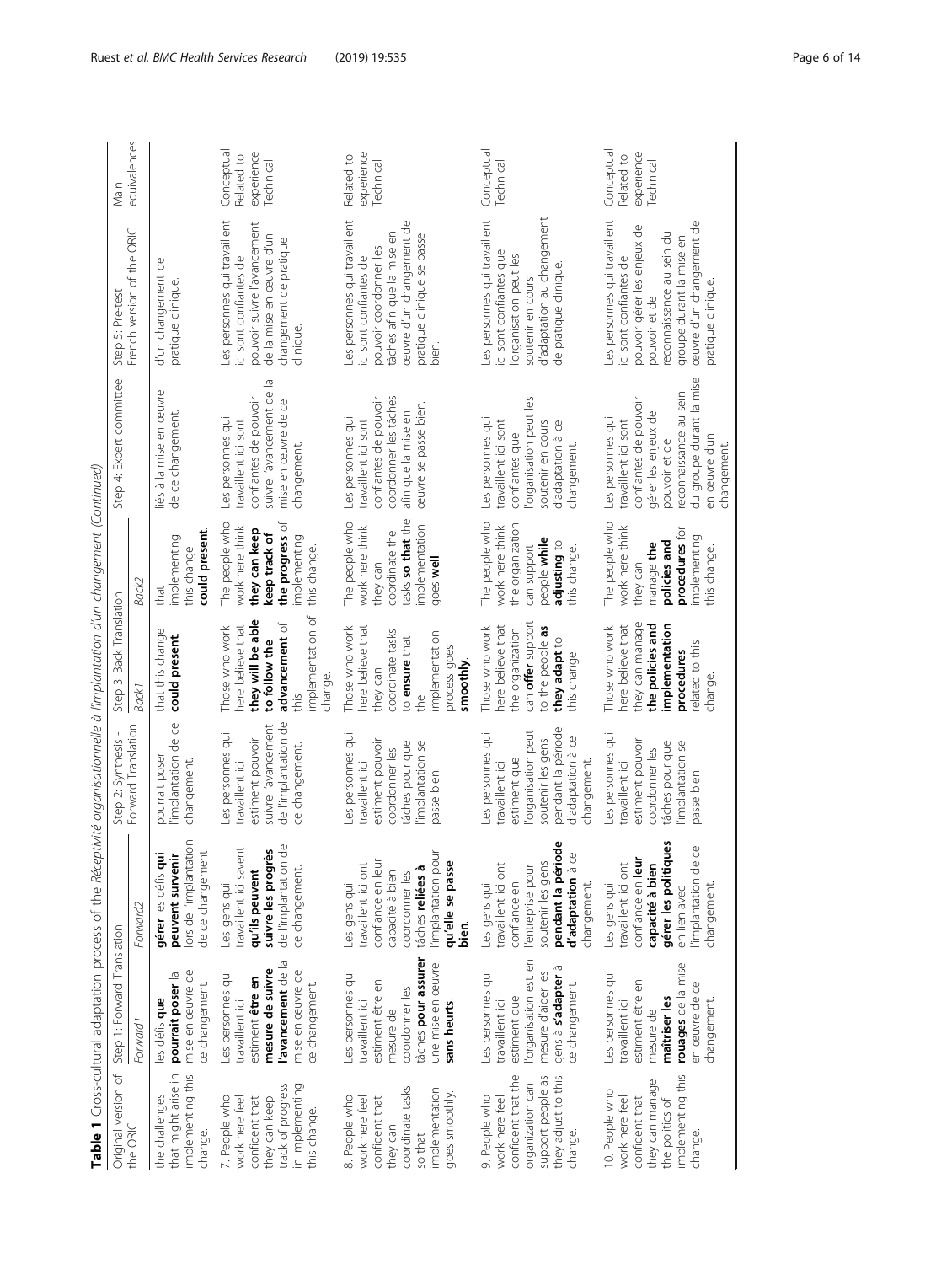differences noted in steps 1 and 3 of the process, an agreement was reached, including for the title wording of the French version of the ORIC. Because the translation differences noted for items 3, 4 and 5 were common to those previously discussed for the other items, these statements were not discussed in detail during the meeting. To this end, the verb "mettre en oeuvre" (as opposed to "implanter") was adopted to standardize the formulation across items.

Finally, the specifications obtained from the ORIC's authors throughout the cross-cultural adaptation process for step 6 (Submission and appraisal of reports by committee) allowed the team to conduct an in-depth analysis of the differences found between the versions created during steps 1 and 3, and to reach a consensus during the meeting with the expert review committee (step 4). Following the pretest of the French pre-final version of the ORIC (step 5), the specification "[…] de pratique clinique" was added at the end of each item to better contextualize the questionnaire for the solicited population (i.e., occupational therapists). However, to maintain the applicability of the ROIC throughout a diversity of professional contexts, this specification was not kept in the final version. In parallel with the pretest of the French pre-final version of the ORIC (step 5), exchanges with the ORIC's authors at step 6 allowed for the clarification of the wording of two terms: people (items 1–10) and politics (item 10). For instance, the ORIC's authors specified that the term "politics" refers to the struggles (e.g., activities that aim at improving someone's status or position) over power between members of the organization during the implementation of a change.

This allowed the final French 10-item version of the ROIC to define the Commitment (items 1–5) and Efficacy (items 6–10) subscales (see Additional file [1](#page-11-0)).

# Psychometric properties of the ROIC Participant characteristics

Of the 886 occupational therapists working in homecare services, 787 occupational therapists who had agreed to be solicited for research purposes were contacted by email to request their participation in the documentation of the psychometric properties of the ROIC. Among the 470 occupational therapists reached, 125 completed the final version (participation rate: 16%). The sample, comprised of 118 women (94%), was representative of Quebec occupational therapists' gender distribution (92%;  $p > 0.05$ ) as reported by the professional regulatory board (2015–2016). Participants had been working as occupational therapists for 15.3 years [0.5–36] on average, and in Quebec homecare services (public funded health system) for 9.9 years [0.5–29] on average. Respondent distribution across the province was statistically different

 $(p < 0.05)$  from that identified by the occupational therapists' professional regulatory board at the end of the survey period. This difference mainly arose from the absence of respondents in the "Mauricie-et-Centre-du-Québec" administrative region (see Table [2](#page-7-0)).

# Internal consistency of the ROIC's items

The Cronbach alpha values for the ROIC items demonstrated satisfactory internal consistency for both item subscales, with  $\alpha = 0.84$  for the *Commitment* subscale and  $\alpha$  = 0.86 for the *Efficacy* subscale, as well as for the overall questionnaire ( $α = 0.91$ ) [\[29](#page-13-0)]. The inter-item correlation coefficients of the French version of the ORIC ranged from 0.32 to 0.73, except for the correlation between items 3 and 9 ( $r = 0.21$ ; see Table [3\)](#page-8-0). When divided into their respective subscales, the inter-item correlation coefficients of the Commitment and Efficacy subscales ranged from 0.32 to 0.73 and from 0.45 to 0.64 respectively. When grouped by subscale, the item-tototal scale correlation coefficients varied from 0.53 to 0.76 for the Commitment subscale, and from 0.63 to 0.72 for the Efficacy subscale. Specifically, item 1 tended to explain a lower proportion of variance (0.34) than the other items of the Commitment subscale. The Cronbach's alpha coefficients of the Commitment and Efficacy subscales ranged from 0.78 to 0.84 and from 0.82 to 0.84 respectively (see Table [4\)](#page-8-0). When grouped together (i.e., item-to-total scale statistics of the 10-item version of the ROIC), the corrected correlation coefficients ranged from 0.62 to 0.78, except for items 3 ( $r = 0.54$ ) and 9 (r = 0.58). Variation in Cronbach's alpha coefficients removed oscillated between 0.89 and 0.91 (see Table [5](#page-9-0)).

# Construct validity of the ROIC's items

The confirmatory factor analysis with the ROIC's results suggested a moderate fit of the French version with the theoretical structure of the ORIC (see Table [6\)](#page-9-0). Four items (2 to 5) intended to document the Commitment subscale exhibited factor loadings superior to 0.60, and all five items related to the *Efficacy* subscale reached this threshold. The CFI was equal to 0.89 and the TLI to 0.85, whereas SRMR and RMSEA coefficients reached 0.08 and 0.12 respectively.

# **Discussion**

The purpose of this study was to conduct a French cross-cultural adaptation of the ORIC, a questionnaire which aims to document the organizational readiness of members to implement change within an organization. This cross-cultural adaptation process has resulted in a new French version of the ORIC, the ROIC. Preliminary psychometric testing suggests that the ROIC has the potential to contribute to the measurement of the construct of organizational readiness in the context of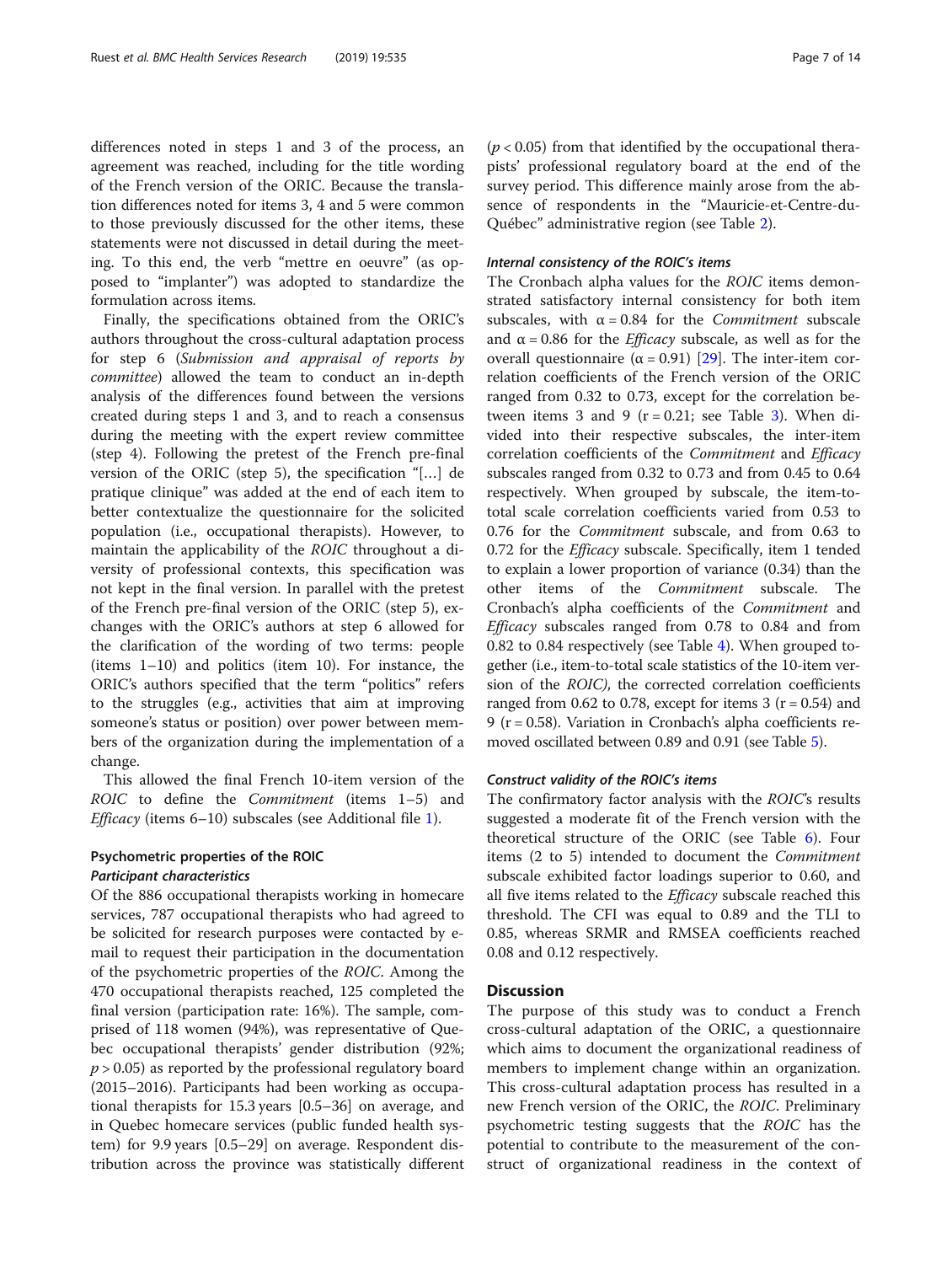# <span id="page-7-0"></span>Table 2 Sociodemographic characteristics of participants

| Variables                                                        |        | Occupational therapists participants of the<br>study<br>$(n = 125)$ |            | Population of Quebec occupational therapists<br>$(n = 4922)$ |  |
|------------------------------------------------------------------|--------|---------------------------------------------------------------------|------------|--------------------------------------------------------------|--|
|                                                                  | n      | %<br>[95% confidence intervals]                                     | $\hbox{N}$ | $\%$                                                         |  |
| Sociodemographic characteristics                                 |        |                                                                     |            |                                                              |  |
| Gender                                                           |        |                                                                     |            |                                                              |  |
| Female                                                           | 118    | 94.4                                                                | 4534       | 92.1                                                         |  |
| Male                                                             | 7      | 5.6                                                                 | 388        | 7.9                                                          |  |
| Highest level of education                                       |        |                                                                     |            |                                                              |  |
| Bachelor's degree in occupational therapy                        | 91     | 72.8                                                                |            |                                                              |  |
| Professional Master's degree in occupational therapy 24          |        | 19.2                                                                |            |                                                              |  |
| Research Master's degree                                         | 6      | 4.8                                                                 |            |                                                              |  |
| Other                                                            | 4      | 3.2                                                                 |            |                                                              |  |
| Professional experience of participants                          |        |                                                                     |            |                                                              |  |
| As an occupational therapist, years                              |        |                                                                     |            |                                                              |  |
| $0 - 10$                                                         | 41     | 32.8                                                                |            |                                                              |  |
| $11 - 20$                                                        | 45     | 36.0                                                                |            |                                                              |  |
| $21 - 30$                                                        | 31     | 24.8                                                                |            |                                                              |  |
| $31 - 40$                                                        | 8      | 6.4                                                                 |            |                                                              |  |
| As an occupational therapist working in homecare services, years |        |                                                                     |            |                                                              |  |
| $0 - 10$                                                         | 73     | 58.4                                                                |            |                                                              |  |
| $11 - 20$                                                        | 39     | 31.2                                                                |            |                                                              |  |
| $21 - 30$                                                        | 13     | 10.4                                                                |            |                                                              |  |
| Quebec administrative region of professional practice            |        |                                                                     |            |                                                              |  |
| 1. Bas-St-Laurent                                                | 5      | 4.0 [0.6; 7.4]                                                      | 115        | 2.3                                                          |  |
| 2. Saguenay - Lac-St-Jean                                        | 9      | 7.2 [2.7; 11.7]                                                     | 141        | 2.8                                                          |  |
| 3. Capitale Nationale                                            | 10     | 8.0 [3.2; 12.8]                                                     | 628        | 12.5                                                         |  |
| 4. Mauricie-et-Centre-du-Québec                                  | 0      | $\mathbf 0$                                                         | 336        | 6.7                                                          |  |
| 5. Estrie                                                        | 11     | 8.8 [3.8; 13.8]                                                     | 227        | 6.7                                                          |  |
| 6. Montréal                                                      | 30     | 24.0 [16.5; 31.5]                                                   | 1519       | 30.2                                                         |  |
| 7. Outaouais                                                     | 8      | 6.4 [2.1; 10.7]                                                     | 179        | 3.6                                                          |  |
| 8. Abitibi-Témiscamingue                                         | 2      | 1.6 [0; 3.8]                                                        | 57         | 1.1                                                          |  |
| 9. Côte-Nord                                                     | 1      | $0.8$ [0; 2.4]                                                      | 39         | 0.8                                                          |  |
| 10. Nord-du-Québec                                               | 1      | $0.8$ [0; 2.4]                                                      | 17         | 0.3                                                          |  |
| 11. Gaspésie - Îles-de-la-Madeleine                              | 3      | 2.4 [0; 5.1]                                                        | 46         | 0.9                                                          |  |
| 12. Chaudière-Appalaches                                         | 11     | 8.8 [3.8; 13.8]                                                     | 230        | 4.6                                                          |  |
| 13. Laval                                                        | 5      | 4.0 [0.6; 7.4]                                                      | 237        | 4.7                                                          |  |
| 14. Lanaudière                                                   | 6      | 4.8 [1.1; 8.5]                                                      | 231        | 4.6                                                          |  |
| 15. Laurentides                                                  | 8      | 6.4 [2.1; 10.7]                                                     | 282        | 5.6                                                          |  |
| 16. Montérégie                                                   | $15\,$ | 12.0 [6.3; 17.7]                                                    | 742        | 14.8                                                         |  |

health services by documenting the perceptions of members in an organization about a KT process.

In the French scientific literature, although the importance of readiness among individuals of an organization is also recognized as a prerequisite to implementing change [\[33](#page-13-0)], concepts that address organizational readiness are defined differently (see for instance [[34,](#page-13-0) [35](#page-13-0)]). It is therefore important to situate the construct of organizational readiness in KT studies according to the conceptualization used to illustrate the process. In this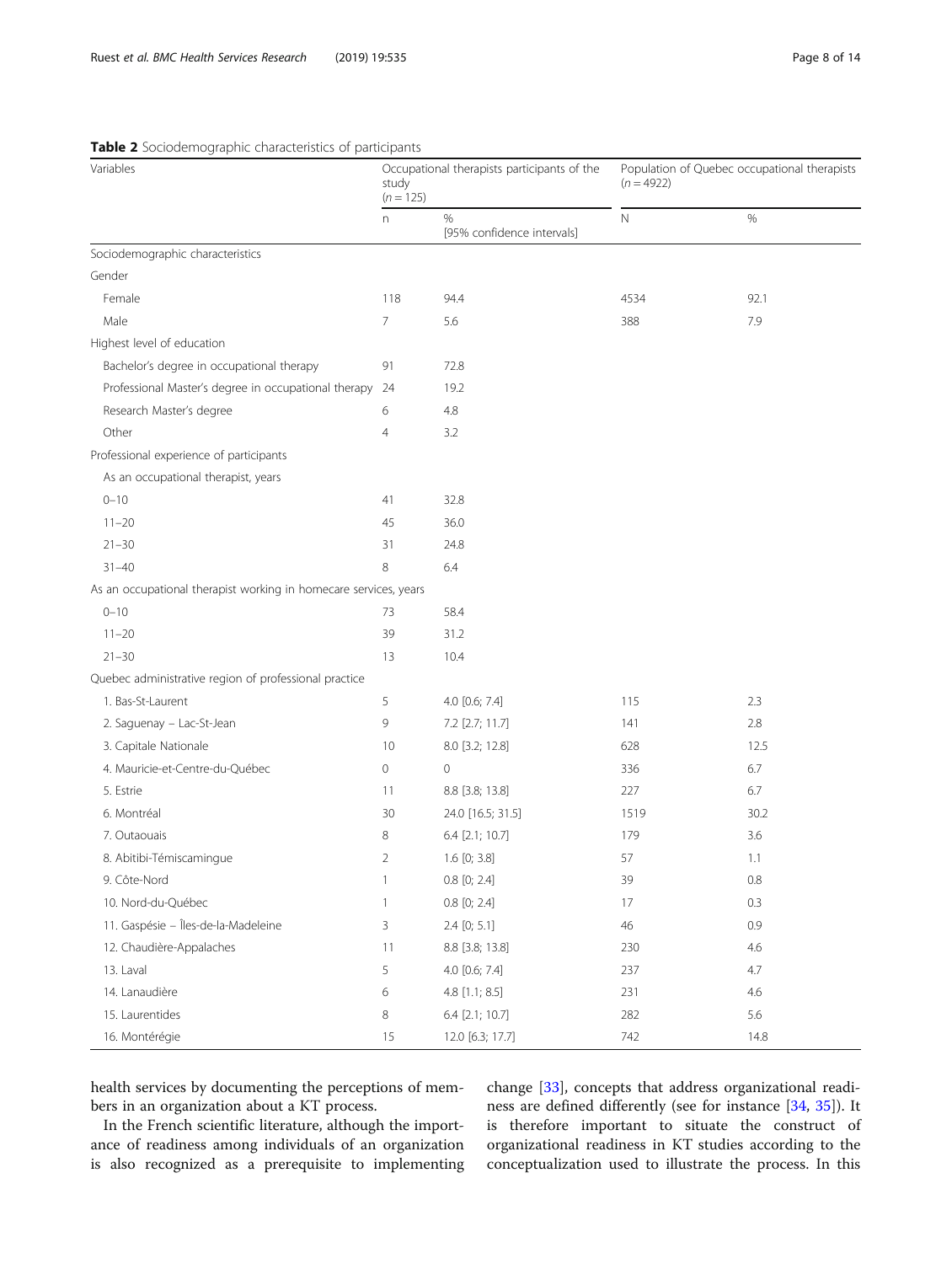| ROIC items | Item 1 | Item 2 | Item 3 | Item 4 | Item 5 | Item 6 | Item 7 | Item 8 | Item 9 | Item 10 |
|------------|--------|--------|--------|--------|--------|--------|--------|--------|--------|---------|
| Item 1     | 1.00   |        |        |        |        |        |        |        |        |         |
| Item 2     | 0.54   | 1.00   |        |        |        |        |        |        |        |         |
| Item 3     | 0.32   | 0.34   | 1.00   |        |        |        |        |        |        |         |
| Item 4     | 0.45   | 0.49   | 0.63   | 1.00   |        |        |        |        |        |         |
| Item 5     | 0.44   | 0.51   | 0.64   | 0.73   | 1.00   |        |        |        |        |         |
| Item 6     | 0.51   | 0.47   | 0.48   | 0.68   | 0.70   | 1.00   |        |        |        |         |
| Item 7     | 0.63   | 0.57   | 0.32   | 0.44   | 0.52   | 0.64   | 1.00   |        |        |         |
| Item 8     | 0.35   | 0.44   | 0.37   | 0.49   | 0.60   | 0.57   | 0.46   | 1.00   |        |         |
| Item 9     | 0.46   | 0.48   | 0.21   | 0.32   | 0.36   | 0.45   | 0.61   | 0.49   | 1.00   |         |
| Item 10    | 0.47   | 0.42   | 0.38   | 0.47   | 0.59   | 0.62   | 0.60   | 0.58   | 0.54   | 1.00    |

<span id="page-8-0"></span>Table 3 Inter-item correlation matrix of the Réceptivité organisationnelle à l'implantation d'un changement

study, we mainly used the ROIC to document the perceptions of healthcare professionals about their working environment in homecare services, with regards to the component Recipients (i.e., individuals involved in the KT process) of the i-PARIHS operational model [\[11](#page-12-0)]. However, the questionnaire could also inform different levels of context (e.g., local, organizational, external), as suggested in the conceptual frameworks Promoting Action on Research Implementation in Health Sciences [[36\]](#page-13-0) and Consolidated Framework for Implementation Research [\[37\]](#page-13-0). To this end, with the use of the ORIC, Sharma et al. (2018) demonstrated that readiness levels varied according to the contextual level studied, which supports the conceptualization of organizational readiness as a multilevel construct [\[38](#page-13-0)].

Regarding the reliability of the ROIC, when the items were divided into their respective subscales, Cronbach's alpha values (*Commitment* subscale:  $\alpha = 0.84$  and *Efficacy* subscale:  $\alpha = 0.86$ ) were slightly inferior to the coefficients obtained by Shea et al. (2014) in the English original version (*Commitment* subscale:  $\alpha = 0.92$  and *Efficacy* subscale:  $\alpha$  = 0.88), but remained in the accepted range of homogeneity according to DeVellis (2003) [\[29](#page-13-0)]. In this study, the average inter-item correlation coefficients (0.50) and the range of inter-item correlation coefficients [0.21–0.73] were also acceptable (i.e., between 0.15 and 0.50).These results provide initial evidence that the ROIC's items are related to each other and can be used to document the construct of organizational readiness. However, the high values of inter-item correlation coefficients (> 0.50) observed for items 5, 6 and 7 suggest possible redundancy of content. Considering that items 6 and 7 are related to the *Efficacy* subscale, the assumption that the content of these items could be in line with items 6 to 10 is plausible since it refers to the same subscale (see Table 3). Concerning the item-to-total scale correlations, Cronbach's alpha coefficients (Commitment subscale: 0.78 to 0.84; *Efficacy* subscale: 0.82 to 0.84)

Table 4 Item-to-total statistics by dimension (Commitment's and Efficacy's items) of the Réceptivité organisationnelle à l'implantation d'un changement

| a ann annan i gannan i c |                               |                                   |                                     |                                 |                                        |
|--------------------------|-------------------------------|-----------------------------------|-------------------------------------|---------------------------------|----------------------------------------|
| <b>ROIC</b><br>items     | Scale mean if item<br>deleted | Scale variance if item<br>deleted | Corrected item-total<br>Correlation | Squared multiple<br>Correlation | Cronbach's<br>Alpha<br>if item deleted |
| Commitment items         |                               |                                   |                                     |                                 |                                        |
| Item 1                   | 12.70                         | 8.97                              | 0.53                                | 0.34                            | 0.84                                   |
| Item 2                   | 12.78                         | 8.41                              | 0.57                                | 0.40                            | 0.83                                   |
| Item 3                   | 12.97                         | 7.89                              | 0.62                                | 0.47                            | 0.82                                   |
| Item 4                   | 13.13                         | 7.29                              | 0.75                                | 0.60                            | 0.78                                   |
| Item 5                   | 13.00                         | 7.19                              | 0.76                                | 0.61                            | 0.78                                   |
| Efficacy items           |                               |                                   |                                     |                                 |                                        |
| Item 6                   | 12.21                         | 9.89                              | 0.70                                | 0.53                            | 0.83                                   |
| Item 7                   | 12.25                         | 9.62                              | 0.71                                | 0.56                            | 0.82                                   |
| Item 8                   | 12.38                         | 9.83                              | 0.64                                | 0.44                            | 0.84                                   |
| Item 9                   | 12.93                         | 9.74                              | 0.63                                | 0.44                            | 0.84                                   |
| Item 10 12.64            |                               | 9.02                              | 0.72                                | 0.53                            | 0.82                                   |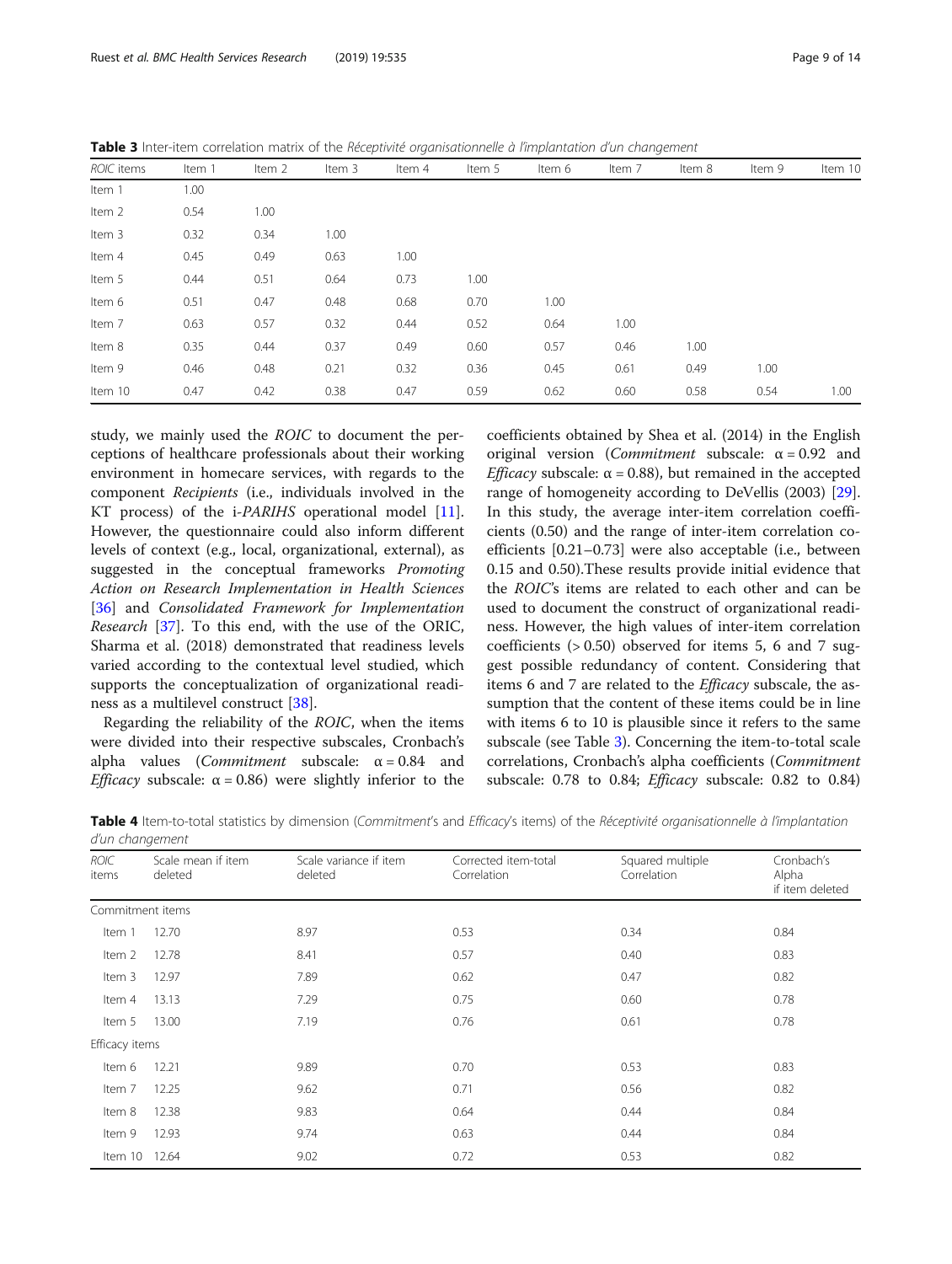| ROIC<br>items | Scale mean if item<br>deleted | Scale variance if item<br>deleted | Corrected item-total<br>Correlation | Squared multiple<br>Correlation | Cronbach's Alpha if item<br>deleted |
|---------------|-------------------------------|-----------------------------------|-------------------------------------|---------------------------------|-------------------------------------|
| Item 1        | 28.30                         | 39.56                             | 0.62                                | 0.47                            | 0.90                                |
| Item 2        | 28.38                         | 38.66                             | 0.63                                | 0.46                            | 0.90                                |
| Item 3        | 28.57                         | 38.89                             | 0.54                                | 0.48                            | 0.91                                |
| Item 4        | 28.73                         | 37.12                             | 0.71                                | 0.64                            | 0.90                                |
| Item 5        | 28.60                         | 36.32                             | 0.77                                | 0.70                            | 0.89                                |
| Item 6        | 28.35                         | 36.94                             | 0.78                                | 0.66                            | 0.89                                |
| Item 7        | 28.39                         | 37.14                             | 0.72                                | 0.64                            | 0.90                                |
| Item 8        | 28.52                         | 37.51                             | 0.65                                | 0.49                            | 0.90                                |
| Item 9        | 29.07                         | 38.13                             | 0.58                                | 0.47                            | 0.90                                |
| Item 10       | 28.78                         | 36.27                             | 0.70                                | 0.55                            | 0.90                                |

<span id="page-9-0"></span>Table 5 Item-to-total statistics of the Réceptivité organisationnelle à l'implantation d'un changement

Table 6 Confirmatory factor analysis of the "Organizational Readiness for Implementing Change" and the Réceptivité organisationnelle à l'implantation d'un changement

|                                | Component I                             |                | Component II                 |                |
|--------------------------------|-----------------------------------------|----------------|------------------------------|----------------|
|                                | Standardized factor loadings            | Standard error | Standardized factor loadings | Standard error |
| ORIC items (Shea et al., 2014) |                                         |                |                              |                |
| Item 1                         | 0.872                                   | 0.025          |                              |                |
| Item 2                         | 0.784                                   | 0.036          |                              |                |
| Item 3                         | 0.769                                   | 0.038          |                              |                |
| Item 4                         | 0.898                                   | 0.021          |                              |                |
| Item 5                         | 0.874                                   | 0.024          |                              |                |
| Item 6                         |                                         |                | 0.838                        | 0.033          |
| Item 7                         |                                         |                | 0.684                        | 0.051          |
| Item 8                         |                                         |                | 0.768                        | 0.041          |
| Item 9                         |                                         |                | 0.800                        | 0.038          |
| Item 10                        |                                         |                | 0.763                        | 0.042          |
| ROIC items                     |                                         |                |                              |                |
| Item 1                         | 0.594                                   | 0.075          |                              |                |
| Item 2                         | 0.632                                   | 0.063          |                              |                |
| Item 3                         | 0.677                                   | 0.065          |                              |                |
| Item 4                         | 0.820                                   | 0.042          |                              |                |
| Item 5                         | 0.869                                   | 0.033          |                              |                |
| Item 6                         |                                         |                | 0.838                        | 0.030          |
| Item 7                         |                                         |                | 0.759                        | 0.047          |
| Item 8                         |                                         |                | 0.704                        | 0.097          |
| Item 9                         |                                         |                | 0.625                        | 0.061          |
| Item 10                        |                                         |                | 0.768                        | 0.045          |
| Adjustment measures            |                                         |                |                              |                |
|                                |                                         | ORIC           | ROIC                         |                |
| Comparative fit index          |                                         | 0.981          | 0.885                        |                |
| Tucker-Lewis index             |                                         | 0.975          | 0.848                        |                |
| Root mean square residual      |                                         | 0.042          | 0.079                        |                |
|                                | Root mean square error of approximation | 0.06           | 0.118                        |                |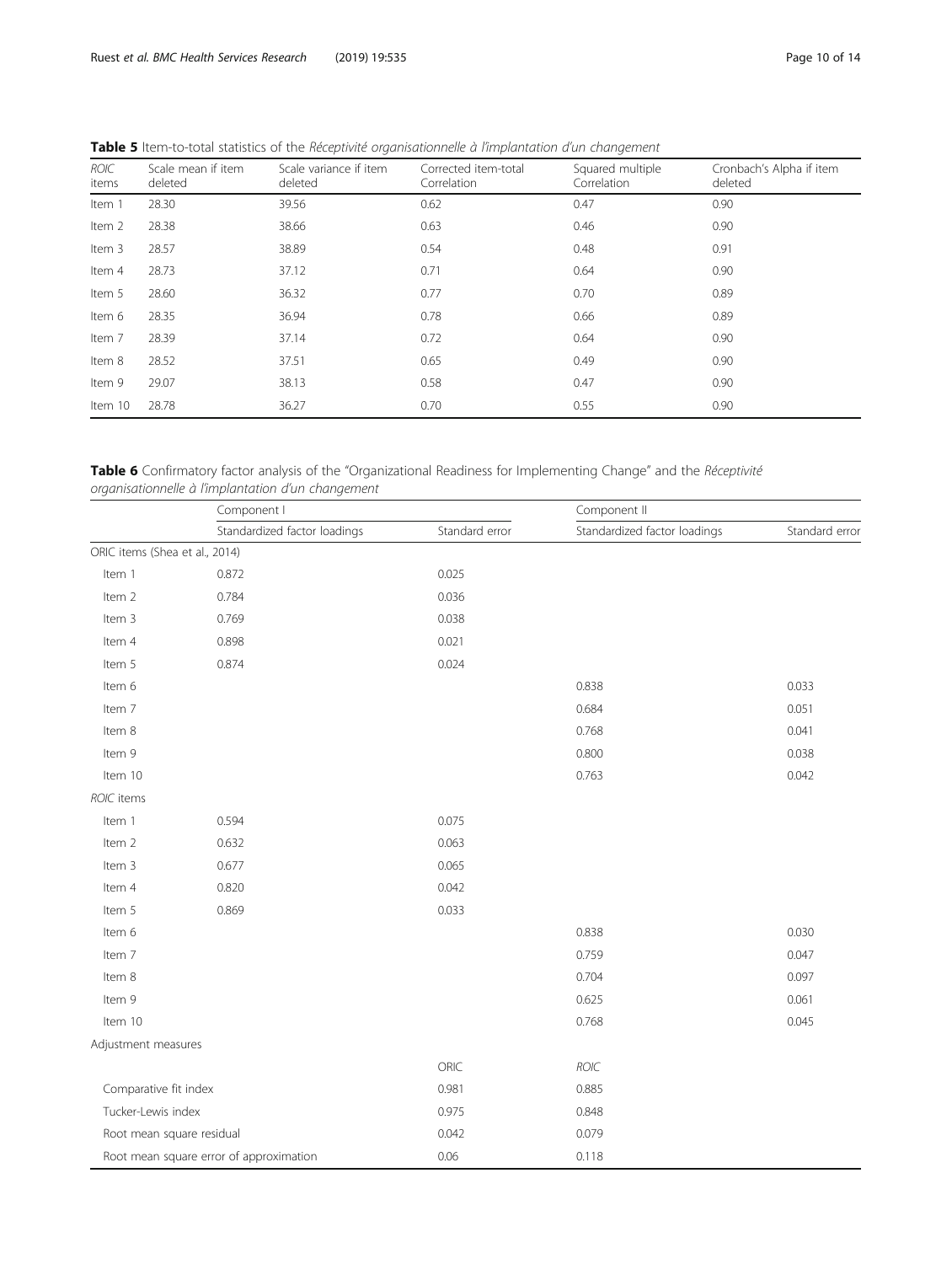were lower than the global internal consistency calculated for each subscale (i.e., Commitment subscale:  $\alpha = 0.84$ ; *Efficacy* subscale:  $\alpha = 0.86$ ). This highlights the importance of each item's contribution in documenting the subscale to which they refer. While the two facets of the concept of organizational readiness are considered independent, they were still interrelated [[5](#page-12-0), [14](#page-12-0)]. This theoretical perspective about the overlap of concepts through the two subscales of the ROIC can also be illustrated with the item-to-total scale statistics of the 10-item version, with Cronbach's alpha coefficients slightly varying between 0.89 and 0.91, which denotes the tool's stable internal consistency.

Initial documentation of the ROIC's model fit using confirmatory factor analysis suggests that the French version of the ORIC's items can distinguish the two initial subscales of the ORIC's original version, and provides initial evidence for the ROIC's construct validity. However, this statement should be nuanced for certain items of the French version of the questionnaire and illustrates the challenge of operationalizing the initial conceptualization of organizational readiness' components view theoretically as independent factors. Indeed, the factor loading of item 1 is slightly inferior to 0.60 lower than that obtained in Shea et al.'s initial confirmatory factor analysis [[5\]](#page-12-0). This observation can be triangulated with the lower squared multiple correlation noted for item 1, as it tends to explain a lower proportion of variance than the other items of the Commitment subscale (see Table [4](#page-8-0)). Although they are near the threshold initially established, the factor loadings of items 2, 3 and 9 are also lower than the ones obtained in the original version of the ORIC (see Table [6\)](#page-9-0). Moreover, the values of the CFI (0.89) and the TLI (0.85) are slightly inferior to the preestablished threshold  $(≥ 0.95)$ , and the value of the RMSEA (0.12) is slightly superior to the allowed error value  $( $0.06$ ) according to Hu & Bentler (1999) [32].$  $( $0.06$ ) according to Hu & Bentler (1999) [32].$  $( $0.06$ ) according to Hu & Bentler (1999) [32].$ Although the sample size  $(n = 125)$  of this study could be considered sufficient according to the rule of thumb using the number of variables  $(N/p)$  [number of variables]  $\geq$  10), it does not meet the two other rules usually used in confirmatory factor analysis (i.e., number of parameters  $[N/q \geq 5]$  and sample size  $[n \geq 200]$ [[39,](#page-13-0) [40](#page-13-0)]. While the CFI and TLI indexes are less sensitive to sample size than SRMR and RMSEA indexes, the TLI and RMSEA indexes tend to reject the true population model when the sample size is small [\[32,](#page-13-0) [41,](#page-13-0) [42](#page-13-0)]. Even though these adjustment measures are useful to indicate that equivalence between the ROIC's and the ORIC's models may not yet be satisfactory according to some items and the sample size, their original theory-testing purpose should be emphasized. In this perspective, results from the ROIC's confirmatory factor analysis could also suggest that linguistic validation allowed for selecting the optimal French terms corresponding partly to the original item's underlying concepts. Storkholm et al. (2018) experienced similar issues with vocabulary (e.g., signification of the term "investment") when translating and testing the ORIC into a Danish version, and they elected to use an 11-item version presenting the optimal fit [[43\]](#page-13-0). Seeing as several conceptual differences were identified during the cross-cultural adaptation process (see Table [1](#page-4-0)), it may be that the cultural equivalence between French and English concepts in the field of organizational change, as they appear in the ORIC, is imperfect. For instance, item 1, which shows a relatively weak association with its subscale (Commitment), includes the notion of "being committed", which can be translated into either "s'engager" or "s'investir" depending on the context.

# Limits

This study has some limitations. First, contrary to the recommendations of Beaton et al. (2000) concerning the translators' different backgrounds with regards to the field covered by the questionnaire (i.e., soliciting an expert translator and a "naive" translator), translators Forward1 and Forward2 (step 1) were both "naive" to the field of the ORIC. Moreover, the pretest of the cross-cultural adaptation process completed at step 5 by occupational therapists was not followed by interviews with each respondent to document their perspective on the meaning of each item. However, the pre-final version of the ROIC was tested with 9 participants (i.e., 2 homecare managers and 7 occupational therapists) using the "think aloud technique", and respondents (2 out of 125) who had some difficulties with items of the ROIC had the opportunity to clarify their uncertainties in a "Comments" area. Secondly, given that the professional regulatory board organization does not allow for a reminder e-mail to participants who previously complete the questionnaire, the test-retest reliability could not be calculated in this study. As the occupational therapists only completed the ROIC (and not the English version of the ORIC), a French validation of the new version was not done as a last step in the cross-cultural process. Thirdly, contrary to the recommendations of Vallerand (1989), the translators who participated in steps 1 and 3 of this cross-cultural adaptation process, as well as the author of the original version of the questionnaire, did not participate in the expert review (step 4) because of availability issues. However, in order to minimize researcher bias (e.g., risk of misunderstanding the terms of the original version as used by the authors), their comments collected throughout the process were carefully considered and used for step 4. Finally, the participants' sociodemographic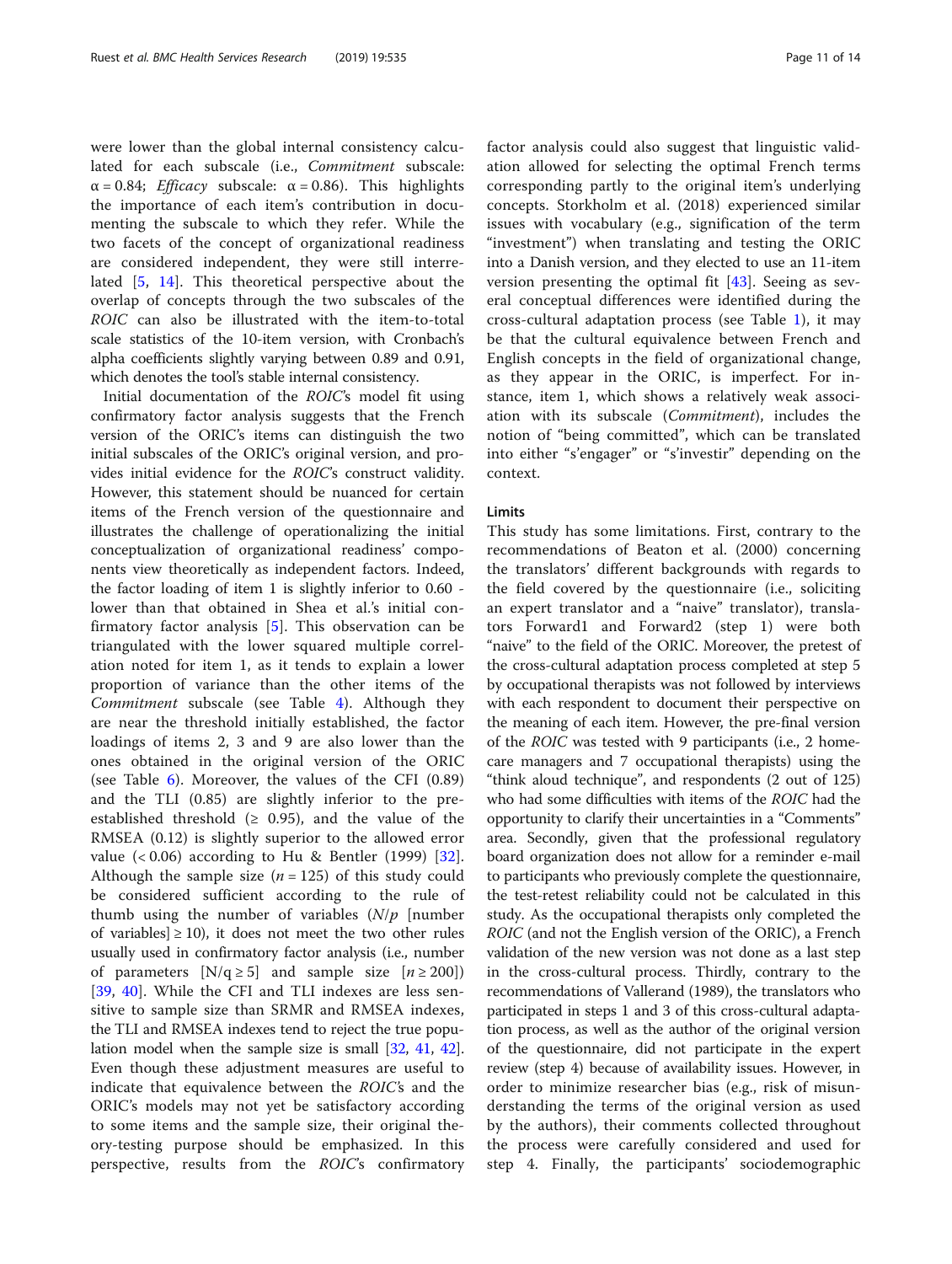<span id="page-11-0"></span>characteristics were compared with Quebec's population of occupational therapists in general, because data pertaining to the population of occupational therapists specifically working within homecare services was unavailable (step 5). However, seeing as occupational therapists from distinct administrative regions of Quebec do not have considerable linguistic cultural differences, these characteristics should not have significant implications for the cross-cultural adaptation process conducted.

# **Strengths**

The first strength of the study is that it complies with the protocol described by Beaton et al. (2000). The use of Massoubre's taxonomy to document different types of equivalence also helped perform an in-depth analysis of the variations in the terms chosen during the meeting with the expert committee (step 4). Finally, the absence of missing data despite a considerable sample size (125 respondents) for step 5 (Pretest) also allowed to conduct a rigorous analysis of the French version of the ORIC.

Future studies will be needed to conduct additional psychometric analyses of the ROIC, to document other aspects of its reliability (e.g., test-retest) and to further assess its construct validity (e.g., concurrent and divergent validity with other well-recognized tools in French literature). With regards to the values of the adjustment measures for the current version of the ROIC, further translation revisions with the 10-item version as well as confirmatory factor analyses with a pretested 12-item version might help elaborate different models and find the optimal fit with Weiner' conceptualization of organizational readiness, as per the original version. To this end, it would be particularly relevant to test the ability of the ROIC to predict the issue of an organizational change following its implementation. In a broader contextual perspective, the evaluation of the ROIC's usefulness for professionals from various disciplines (e.g., economy) and organizations could also be relevant to expand the scope and relevance of measuring organizational readiness throughout the implementation of a change.

# Conclusions

In a context where the importance of theory-based KT measures is increasingly being advocated for the development and validation of tools with known measurement properties, it is essential to put effort into making existing questionnaires available to researchers and clinicians involved in the planning and implementation of a change [[16\]](#page-12-0). The ORIC, now culturally adapted to the French language (i.e., the ROIC), has the potential to support organizations in documenting their member's readiness for the development of individual- and context-specific interventions. Considering the intraorganizational and dynamic nature of the concept of organizational readiness  $[44, 45]$  $[44, 45]$  $[44, 45]$  $[44, 45]$ , the use of questionnaires such as the ROIC should be contextualized to give a relevant and authentic picture of the organization and orientate its members in the identification of subsequent efforts for implementing a change.

# Additional file

[Additional file 1](https://doi.org/10.1186/s12913-019-4361-1) Table S1"Organizational Readiness for Implementing Change" French version: Réceptivité organisationnelle à l'implantation d'un changement (DOCX 15 kb)

#### Abbreviations

CFI: Comparative fit index; i-PARIHS: integrated-Promoting Action on Research Implementation in Health Services; KT: Knowledge translation; ORIC: Organizational Readiness for Implementing Change; RMSEA: Root mean square error of approximation; ROIC: Réceptivité organisationnelle à l'implantation d'un changement; SRMR: Standardized root mean square residual; TLI: Tucker-Lewis index

#### Acknowledgements

The authors would like to thank Mr. Rejean Prevost for his technical help in the survey design, and Mr. Eric Constantin for his support in the recuitment for the pretest. The authors would also like to thank Mrs. Lise Trottier from the Research Centre on Aging of the CIUSSS de l'Estrie-CHUS and Mrs. Marie -Pierre Garant from the biostatistics service of the Centre de recherche du CHUS for their help in the statistical analyses and finally, all the healthcare managers and occupational therapists who have accepted to take part in the pretest step.

#### Authors' contributions

All the authors have read and approved the modifications brought to the manuscript throughout the process. MR is the main contributor to the study. She designed the survey, collected the data and analyzed it with the last author (MG) as well as writing the complete draft of the manuscript under MG's supervision. GL contributed to the study design, the revision of the survey for the pretest (step 5), as well as the manuscript revision. AT participated in this cross-cultural process by contributing to study design, data analysis, as well as revising the manuscript. JD participated in data collection and analysis for this study, as well as in manuscript revision. Her wellrecognized experience in the field of tool development and validation has allowed the research team to rigorously conduct the study's methodology. MG is the main investigator for this study. In addition to participating in the survey design and cross-cultural adaptation study, she supervised the first author through each step of the project. She also assisted the first author with the writing of this manuscript.

#### Authors' information

Mélanie Ruest is a doctoral candidate of Health Sciences with a specialization in Geriatrics at the Université de Sherbrooke. Her work aims at documenting the impact of integrated knowledge translation in health sciences, and her research interests include knowledge translation, patient-oriented research, ethics, and different topics in geriatrics (e.g., pain).

Guillaume Léonard is an Associate Professor at the Faculty of Medicine and Health Sciences (School of Rehabilitation) of the Université de Sherbrooke and Researcher at the Research Centre on Aging of the CIUSSS de l'Estrie -CHUS. His work aims at improving the assessment and treatment of pain in elderly patients.

Aliki Thomas is an Associate Professor and Research scientist at the School of Physical and Occupational Therapy and the Centre for Medical Education of McGill University. Her primary areas of research are knowledge translation for evidence-based practice, and health science education.

Johanne Desrosiers is an Adjunct Professor at the Faculty of Medicine and Health Sciences (School of Rehabilitation) of the Université de Sherbrooke. Her research expertise include the development and validation of tools, the rehabilitation services for seniors with stroke, the social participation and the program evaluation in rehabilitation and geriatrics.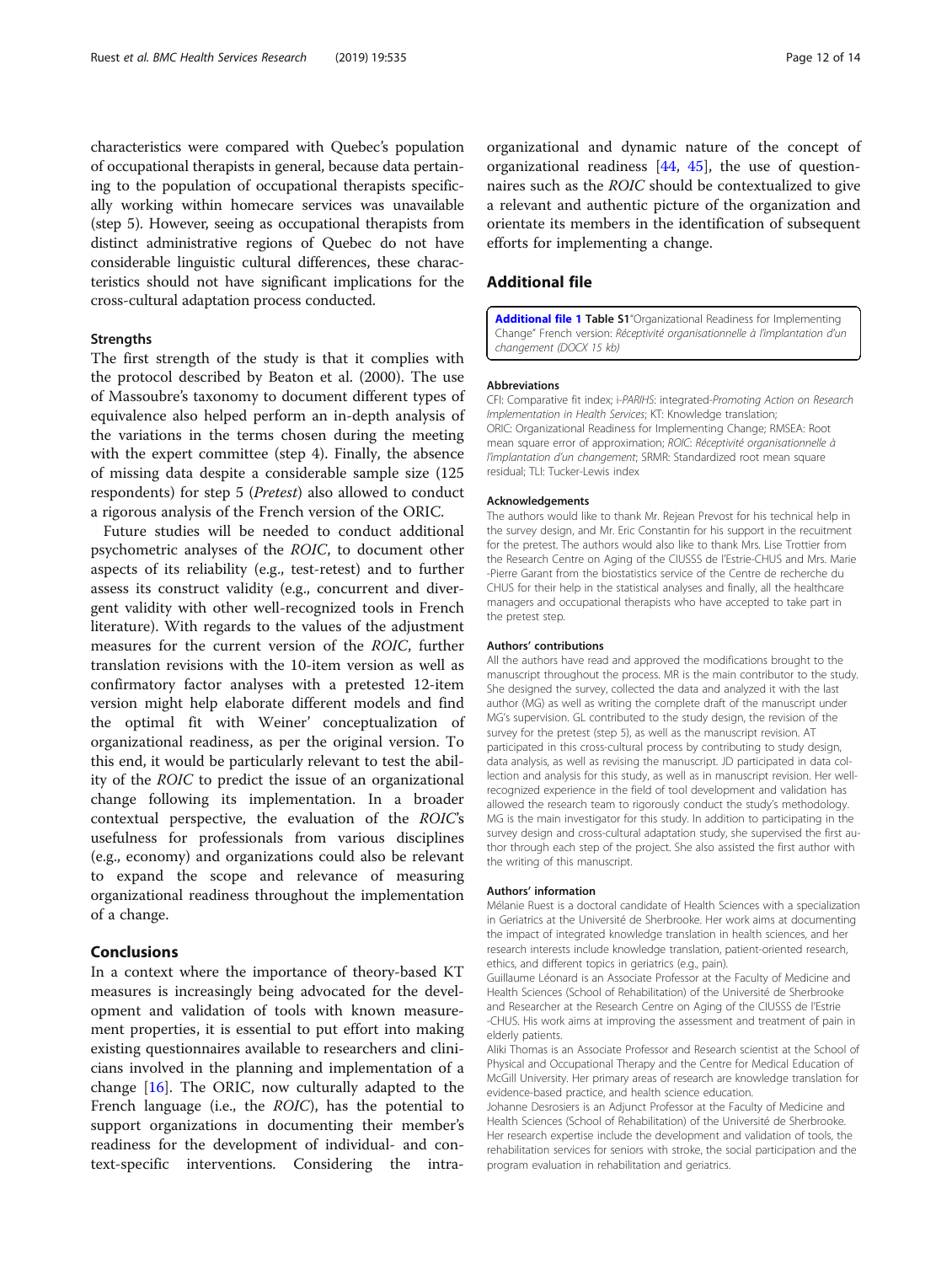<span id="page-12-0"></span>Manon Guay is an Assistant Professor at the Faculty of Medicine and Health Sciences (School of Rehabilitation) of the Université de Sherbrooke and Researcher at the Research Centre on Aging of the CIUSSS de l'Estrie-CHUS. Her work aims at developing strategies to disseminate available interventions to facilitate seniors' hygiene care.

#### Funding

This study was financed in partnership by the Office des personnes handicapées du Québec (OPHQ) and the Réseau provincial de recherche en adaptation-réadaptation (REPAR). The REPAR is financed by the Fonds de recherche du Québec – Santé (FRQS). These research organizations did not participate to any step of the project (i.e., design, collection, analysis and interpretation of data).

The first author received a scholarship from the Faculty of Medicine and Health Sciences of the Université de Sherbrooke and the Centre de recherche médicale de l'Université de Sherbrooke during her MSc studies to do this research work. She is currently granted by the FRQS and the Unité de SOUTIEN – Strategy to Patient-Oriented Research (SPOR) to pursue her PhD studies. The other authors received salary support from the FRQS.

#### Availability of data and materials

The dataset used and analyzed specifically for the descriptive statistics related to the pretest (step 5) is part of a larger study on the knowledge translation process of Algo and is available from the corresponding author upon request. The conclusions of this article related to the cross-cultural adaptation process of the ORIC have been disseminated through an oral presentation at the 84th congress of the Association francophone pour le savoir (ACFAS) and a poster presentation at the symposium of the Société québécoise de psychologie du travail et des organisations (SQPTO) in 2016.

#### Ethics approval and consent to participate

This research project has been approved by the Research Ethics Committee of the Centre intégré universitaire de santé et de services sociaux de l'Estrie – Centre hospitalier universitaire de Sherbrooke (MP-22-2016-532). Written consent was obtained from each participant prior to data collection, by clicking on the approval button at the end of the introduction, on the first page of the survey.

#### Consent for publication

Not applicable.

#### Competing interests

The authors declare that they have no competing interests. The authors alone are responsible for the content and writing of the paper.

#### Author details

<sup>1</sup> Health sciences research programs, Faculty of Medicine and Health Sciences, Université de Sherbrooke, 3001, 12e Avenue Nord, Sherbrooke, Québec J1H 5N4, Canada. <sup>2</sup>Research Centre on Aging, Centre intégré universitaire de santé et de services sociaux (CIUSSS) de l'Estrie - Centre hospitalier universitaire de Sherbrooke (CHUS), 1036, Belvédère Sud, Sherbrooke, Québec J1H 4C4, Canada. <sup>3</sup>School of Rehabilitation, Faculty of Medicine and Health Sciences, Université de Sherbrooke, 3001, 12e Avenue Nord, Sherbrooke, Québec J1H 5N4, Canada. <sup>4</sup>School of Physical and Occupational Therapy, Faculty of Medicine, McGill University, 3654, Promenade Sir-William-Osler, Montréal, Québec H3G 1Y5, Canada. <sup>5</sup>Centre for Medical Education, Faculty of Medicine, McGill University – Lady Meredith House, 1110 Pine Avenue West, Rm 205, Montréal, Québec H3A 1A3, Canada. <sup>6</sup>Faculty of Medicine and Health Sciences, Université de Sherbrooke, 3001, 12e Avenue Nord, Sherbrooke, Québec J1H 5N4, Canada.

#### Received: 15 January 2019 Accepted: 19 July 2019 Published online: 31 July 2019

#### References

- 1. Cummings GG, Hutchinson AM, Scott SD, Norton PG, Estabrooks CA. The relationship between characteristics of context and research utilization in a pediatric setting. BMC Health Serv Res. 2010;10:168.
- 2. Kitson A, Rycroft-Malone J, Harvey G, McCormack B, Seers K, Titchen A. Evaluating the successful implementation of evidence into practice using the PARiHS framework: theoretical and practical challenges. Implement Sci. 2008;3:1.
- 3. Kitson A, Harvey G, McCormack B. Enabling the implementation of evidence based practice: a conceptual framework. Qual Health Care. 1998;7(3):149–58.
- 4. Gagnon MP, Attieh R, Ghandour eK, Légaré F, Ouimet M, Estabrooks C, et al. A systematic review of instruments to assess organizational readiness for knowledge translation in health care. PLoS One. 2014;9(12):e114338.
- 5. Shea CM, Jacobs SR, Esserman DA, Bruce K, Weiner BJ. Organizational readiness for implementing change: a psychometric assessment of a new measure. Implement Sci. 2014;9:7.
- 6. Attieh R, Gagnon M-P, Estabrooks CA, Légaré F, Ouimet M, Roch G, et al. Organizational readiness for knowledge translation in chronic care : a review of theoretical components. Implement Sci. 2013;8:138.
- 7. Carlfjord S, Andersson A, Nilsen P, Bendtsen P, Lindberg M. The importance of organizational climate and implementation strategy at the introduction of a new working tool in primary health care. J Eval Clin Pract. 2010;16(6):1326–32.
- Kelly P, Hegarty J, Barry J, Dyer KR, Horgan A. A systematic review of the relation between staff perceptions of organizational readiness to change and the process of innovation adoption in substance misuse treatment programs. J Subst Abus Treat. 2017;80:6–25.
- 9. Weiner BJ, Amick H, Lee SY. Conceptualization and measurement of organizational readiness for change: a review of the literature in health services research and other fields. Med Care Res Rev. 2008;65(4):379–436.
- 10. Armenakis AA, Harris SG, Mossholder KW. Creating readiness for organizational change. Hum Relat. 1993;46(6):681–703.
- 11. Harvey G, Kitson A. Implementing evidence-based practice in healthcare: a facilitation guide. New York: Routledge; 2015.
- 12. Williams B, Perillo S, Brown T. What are the factors of organisational culture in health care settings that act as barriers to the implementation of evidence-based practice? A scoping review. Nurse Educ Today. 2015;35:e34–41.
- 13. Cane J, O'Connor D, Michie S. Validation of the theoretical domains framework for use in behaviour change and implementation research. Implement Sci. 2012;7:37.
- 14. Weiner BJ. A theory of organizational readiness for change. Implement Sci. 2009;4:67.
- 15. Contandriopoulos D, Lemire M, Denis JL, Tremblay E. Knowledge exchange processes in organizations and policy arenas: a narrative systematic review of the literature. Milbank Q. 2010;88(4):444–83.
- 16. van Eerd D, Cole D, Keown K, Irvin E, Kramer D, Brenneman Gibson J, et al. Report on knowledge transfer and exchange practices: a systematic review of the quality and types of instruments used to assess KTE implementation and impact. Toronto: Institut for Work & Health; 2011.
- 17. Williams I. Organizational readiness for innovation in health care: some lessons from the recent literature. Health Serv Manag Res. 2011;24:213–8.
- 18. Belkhodja O, Amara N, Landry R, Ouimet M. The extent and organizational determinants of research utilization in Canadian health services organizations. Sci Commun. 2007;28(3):377–417.
- 19. Holt DT, Armenaki AA, Harris SG, Field HS. Toward a comprehensive definition of readiness for change: a review of research and instrumentation. Res Organ Chang Dev. 2007;16:289–336.
- 20. Becker WC, Mattocks KM, Frank JW, Bair MJ, Jankowski RL, Kerns RD, et al. Mixed methods formative evaluation of a collaborative care program to decrease risky opioid prescribing and increase non-pharmacologic approaches to pain management. Addict Behav. 2018;86:138–45.
- 21. Cunha-Cruz J, Milgrom P, Huebner CE, Scott J, Ludwig S, Dysert J, et al. Care delivery and compensation system changes: a case study of organizational readiness within a large dental care practice organization in the United States. BMC Oral Health. 2017;17:157.
- 22. Sanders KA, Wolcott MD, McLaughlin JE, D'Ostroph A, Shea CM, Pinelli NR. Organizational readiness for change: preceptor perceptions regarding early immersion of student pharmacists in health-system practice. Res Soc Adm Pharm. 2017;13(5):1028–35.
- 23. Guay M, Dubois M-F, Robitaille J, Desrosiers J. Development of Algo, a clinical algorithm for non-occupational therapists selecting bathing equipment. Can J Occup Ther. 2014;81(4):237–46.
- 24. Beaton DE, Bombardier C, Guillemin F, Ferraz MB. Guidelines for the process of cross-cultural adaptation of self-report measures. Spine. 2000; 25(24):3186–91.
- 25. Vallerand R. Vers une méthodologie de validation trans-culturelle de questionnaires psychologiques: implications pour la recherche en langue française. Can Psychol. 1989;30(4):662–80.